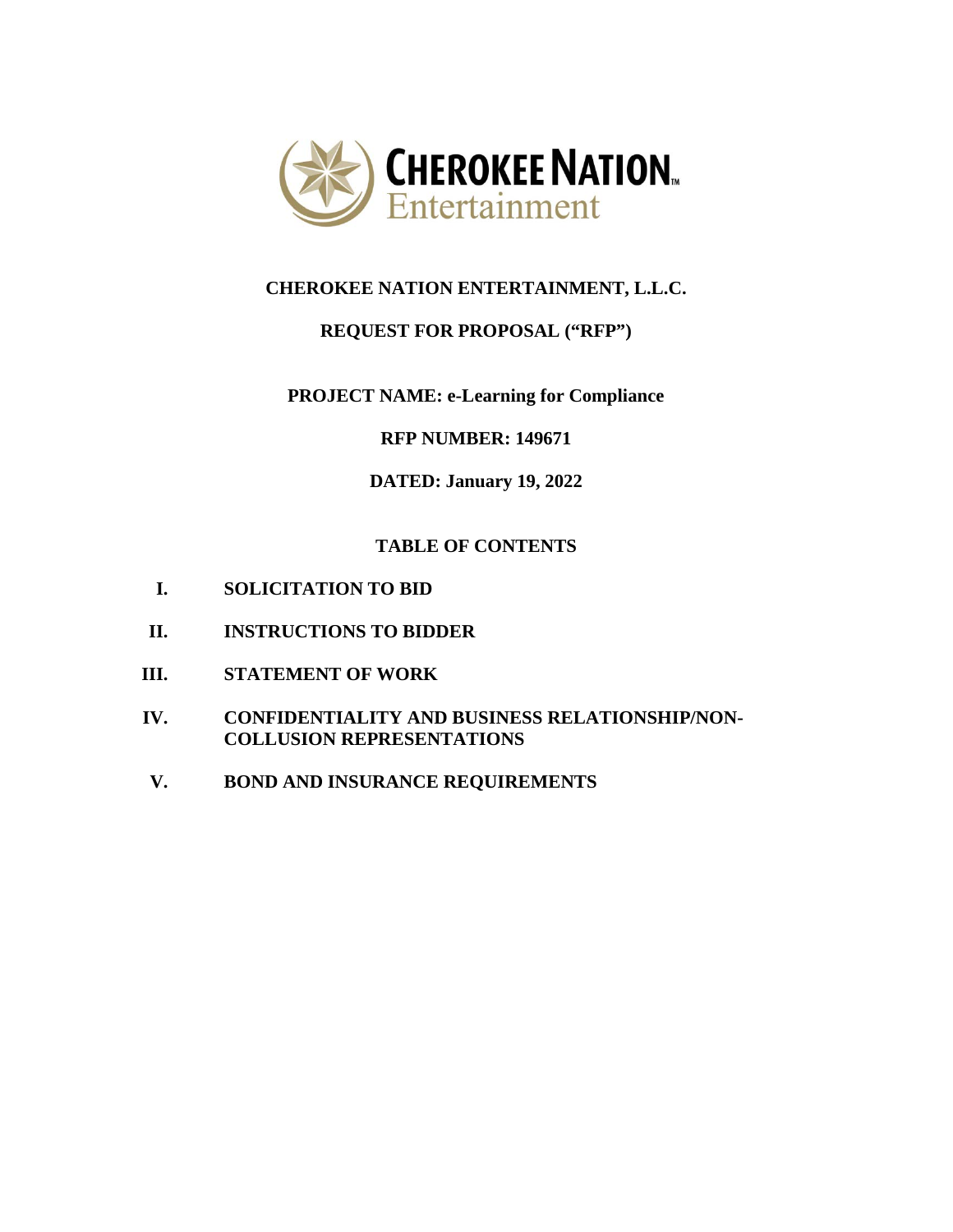#### **SECTION I**

### **SOLICITATION TO BID CHEROKEE NATION ENTERTAINMENT, L.L.C. PROJECT NAME: e-Learning for Compliance**

Sealed bids are being solicited by Cherokee Nation Entertainment, L.L.C. or the Cherokee Nation Entertainment, L.L.C. wholly-owned entity identified in the attached Statement of Work ("Company") for an e-Learning for Compliance solution and implementation partner for its Compliance Department. CNE plans to select an e-Learning Solution and implementation partner that can help meet our Business Objectives. Due to specific regulatory requirements for CNE's gaming facilities, CNE needs an e-Learning solution that allows CNE to develop in-house training programs for its employees. CNE also needs the ability to measure the success of these training programs through training data analytics in order to create effective training methods and ensure compliance with the laws and regulations that affect its gaming facilities

Due to COVID-19 all bids shall be submitted by email using the following Box address [RFPeLea.lqldbwuqaq0dc99t@u.box.com.](mailto:RFPeLea.lqldbwuqaq0dc99t@u.box.com) **We are not accepting bids in person or by mail**. All proposals shall be submitted to this Box address only. Please **do not copy the buyer on submittal**. If you copy the buyer on submittal, **it can be grounds for disqualification.**

The bidder must supply all the information required by the RFP Documents, hereinafter defined. The confidentiality agreement contained within this RFP must be sent to [talia.myres@cnent.com](mailto:talia.myres@cnent.com) in advance to obtain information for attending the **mandatory** bid meeting. The vendor security questionnaire must be returned with your RFP submission.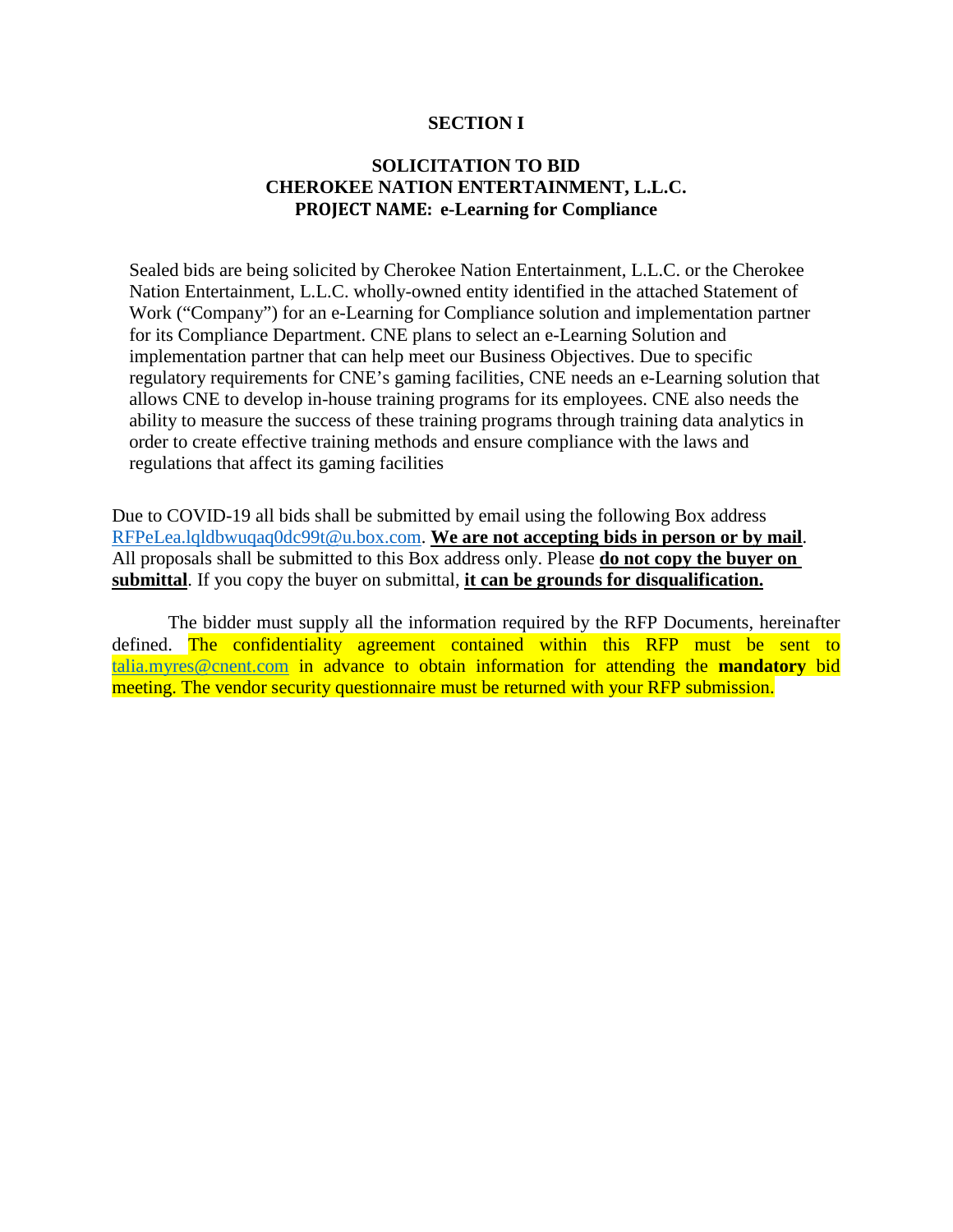# **SECTION II**

### **INSTRUCTIONS TO BIDDER**

#### **1.00 DEFINITIONS**

- 1.01 The "RFP Documents" shall mean and shall include the Solicitation to Bid; Instructions to Bidder; Bid Schedule; Statement of Work; Drawings and Specifications, and all other attachments, exhibits and other documents attached hereto and/or incorporated by reference herein.
- 1.02 "Company" refers to Cherokee Nation Businesses, L.L.C. or the Cherokee Nation Businesses, L.L.C. or Cherokee Nation Entertainment, L.L.C or the Cherokee Nation Entertainment, L.L.C wholly-owned entity soliciting bids and/or proposals for the Work described in the Statement of Work.
- 1.03 "Company Representative" refers to the Company personnel who has been designated as the Project Manager as identified in Section I, Solicitation to Bid, or other authorized representative of Company as may be designated in writing.
- 1.04 "Contractor" refers to the party acting directly or through agents, subcontractors, or employees and is currently under contract with the Company or upon the award of the bid will enter into a contract directly with the Company.
- 1.05 "Subcontractor" refers to the party contracting with the Contractor for any part of the Work as defined in the Statement of Work.
- 1.06 "Work" includes all services to be performed or things to be furnished by the Contractor, or both services and things, as the context reasonably requires, including all supervision, labor, materials, supplies, tools, equipment, light, water, fuel, power, heat, transportation, or other facilities necessary for the discharge of all of Contractor's obligations as described in the Statement of Work.

### **2.00 DESCRIPTION OF WORK**

2.01 The Work to be performed is described in Section III, Statement of Work and Specifications, of the enclosed RFP Documents.

### **3.00 FAMILIARITY WITH RFP DOCUMENTS AND PROPOSED WORK**

3.01 The bidder has the responsibility for examination of all RFP Documents, inspection of all work sites, and familiarization with all conditions concerning the Work. Failure or neglect of the bidder to discharge this responsibility will not excuse nonperformance.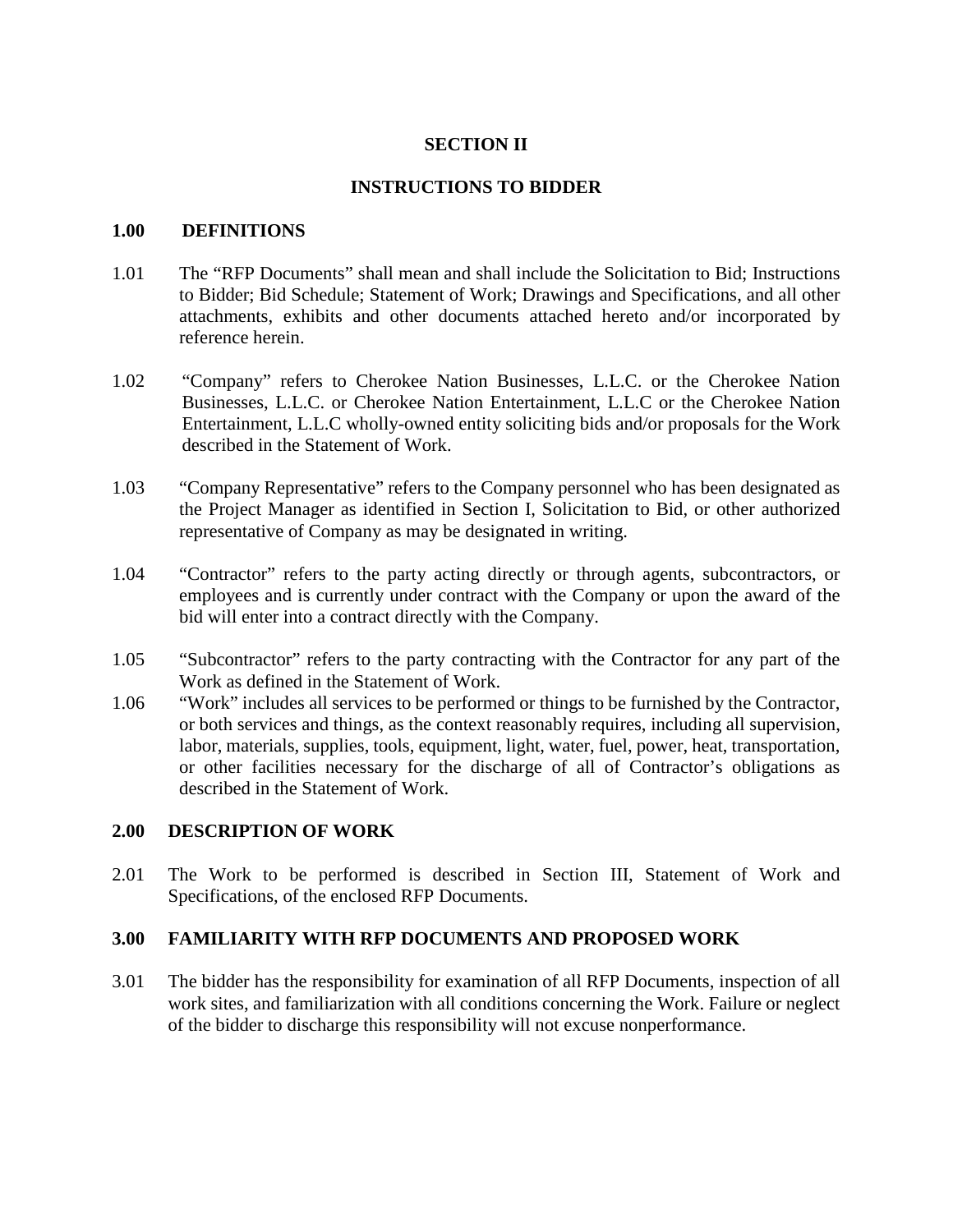- 3.02 The bidder has the responsibility to estimate the time and quantities of work required to complete the Work. Failure or neglect of the bidder to discharge its responsibility will not excuse nonperformance.
- 3.03 Company may require prospective bidders to complete a Non-Disclosure Agreement prior to providing the Statement of Work to a prospective bidder.

### **4.00 BIDDING INSTRUCTIONS**

- 4.01 The bidder shall make its bid by inserting the bidder's figure in the applicable blanks of the Bid Response provided in the Statement of Work, by initialing those inserted figures, by completing any forms, and by returning the completed Bid Schedule to the Company.
- 4.02 The bidder must furnish with its bid, a completed, signed and notarized Business Relationship Affidavit, a copy of which is included in the RFP Documents as Section IV.
- 4.03 The bidder must furnish with its bid, a completed, signed and notarized Non-Collusion Affidavit, a copy of which is included in the RFP Documents as Section V.
- 4.04 This procurement may be subject to Cherokee Nation Gaming Commission ("CNGC") policies and procedures. In the event CNGC licensing is applicable, the successful vendor(s) shall be responsible for obtaining all licenses required by CNGC. CNGC licensing requirements may include licensing fees as well as security and background checks of vendor(s) employees. Current policies and procedures can be found on the Cherokee Nation website or by contacting the CNGC office at 918-431-4116.
- 4.09 The Bid Schedule must be completed in ink or by printer. The Bid Price on the Bid Schedule must be stated in words and figures, in case of a conflict words will take precedence. No alterations, additions or erasures shall be made on the Bid Schedule. Erroneous entries shall be lined out, initialed by the bidder and the correct entry inserted.
- 4.10 All names on the Bid Schedule must be typed or printed below the signature.
- 4.11 The Bid Schedule shall contain an acknowledgment of receipt of all Addenda (the numbers of which shall be filled in on the Bid Schedule).
- 4.12 The address to which communications regarding the Bid Schedule are to be directed must be shown.
- 4.13 Bids shall be submitted at the time and place indicated in the Solicitation to Bid., marked with the Project Title, Bid Number, Name and Address of the bidder, and accompanied by the other required documents.

# **5.00 QUALIFICATION OF BIDDERS**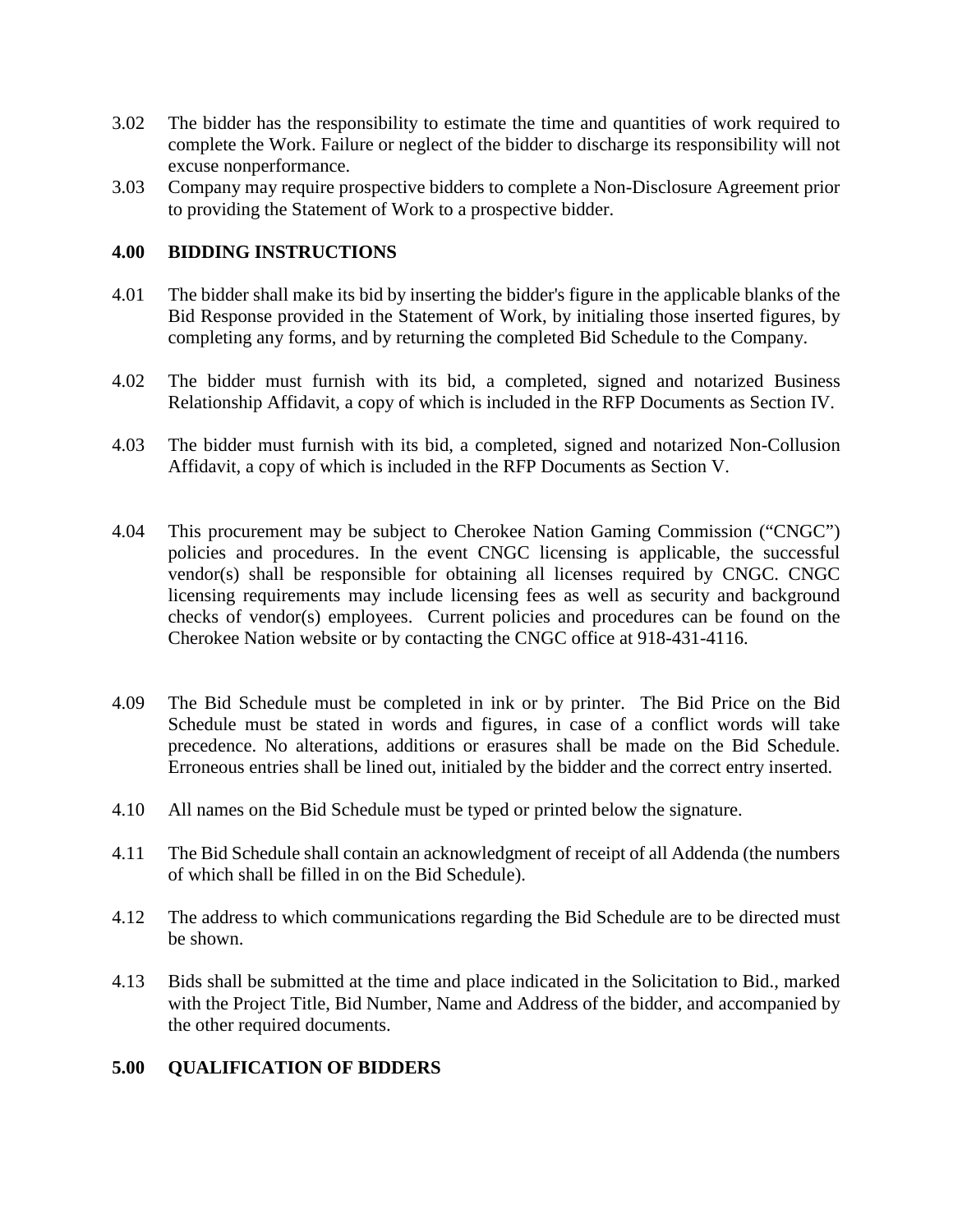- 5.01 No bid will be accepted unless the bidder can, if requested, show to the satisfaction of the Company evidence of its experience and familiarity with work of the character specified. This may include, at the Company's option, evidence of similar work by its firm (or principal employees) that has been performed satisfactorily and completed during the past five (5) years.
- 5.02 No bid will be accepted unless the bidder can show to the satisfaction of the Company evidence of its financial ability to perform the Work successfully and properly, to completion.
- 5.03 If bidder has a parent company or relies on a parent company to obtain or fulfill any of the Work to be contracted, then Company has the right to required bidder's parent company to provide guarantee of bidder's proposal and the performance of any obligations arising under a Contract Agreement if bidder has been awarded the bid.
- 5.04 If awarded the bid, bidder and any subcontractors of bidder in the performance of the Work shall, to the greatest extent feasible, give preference to Indian organizations, Indian-owned enterprises and individuals as certified by TERO. First preference shall be given to members of the Cherokee Nation and their businesses. Second preference shall be given to members of all other federally recognized tribes.

# **6.00 INTERPRETATIONS**

6.01 All questions about the meaning or intent of the RFP Documents shall be submitted to the Company Representative in writing. Replies will be issued by Addenda mailed to, delivered or sent by facsimile to all parties recorded by Company as having received the RFP Documents. Questions received less than two days prior to the date for opening of bids will not be answered. Only questions answered by formal written Addenda will be binding. Oral and other interpretations or clarifications will be without legal effect.

# **7.00 CONTRACT TIME**

- 7.01 If applicable as required in the Statement of Work, the number of days within which the Work is to be completed, or the date by which, the Work is to be completed shall be provided as set forth in the Bid Schedule and will be included in the Contract Agreement.
- 7.02 If a Project Schedule is required or a Date of Substantial Completion is defined per the Statement of Work, then the Contract Time for the work to be performed shall be considered a material consideration in the award of the bid.

### **8.00 LIQUIDATED DAMAGES**

8.01 Provisions for liquidated damages, if any, will be specified in the Statement of Work and/or as set forth in the Contact Agreement.

# **9.00 SUBSTITUTE MATERIAL AND EQUIPMENT**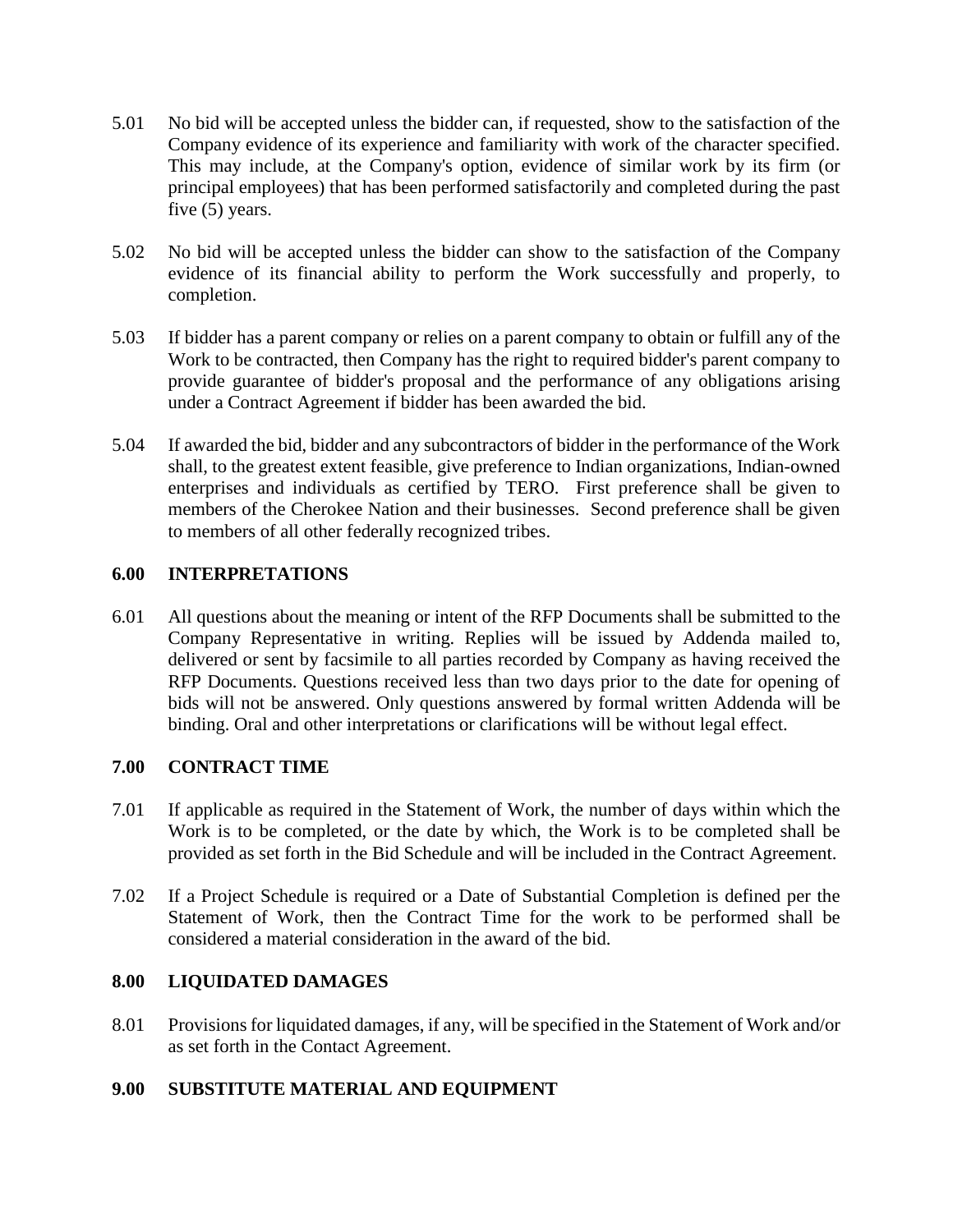9.01 If material and equipment as described in the Statement of Work are a basis for award, then the Contract, if awarded, will be on the basis of material and equipment described in the Statement of Work and Specifications without consideration of possible substitute or "orequal" items. Whenever it is indicated in the Statement of Work and Specifications that a substitute or "equal" item of material or equipment may be furnished or used by a Contractor if acceptable to Company, application for such acceptance will not be considered by Company until after the effective date of the Contract Agreement.

# **10.00 REJECTION OF BIDS**

- 10.01 Bids received more than ninety-six (96) hours, excluding Saturdays, Sundays and holidays, before the time set for opening of bids, as well as bids received after the time set for opening of bids, will not be considered and will be returned unopened.
- 10.02 Company reserves the right to reject any and all bids when such rejection is in the best interest of Company. All bids are received subject to this stipulation and Company reserves the right to decide which bid shall be deemed lowest and best. A violation of any of the following provisions by the bidder shall be sufficient reason for rejecting his bid, or shall make any Contract between Company and the Contractor that is based on his bid; (i) null and void; divulging the information in said sealed bid to any person, other than those having a financial interest with him in said bid, until after bids have been opened; (ii) submission of a bid which is incomplete, unbalanced, obscure, incorrect, or which has conditional clauses, additions, or irregularities of any kind not in the original Bid Schedule, or which is not in compliance with the Instructions to Bidder and Solicitation to Bid, or which is made in collusion with another bidder. The foregoing list is non-exhaustive and Company reserves the right to reject a bid or nullify any Contract between Company and the Contractor that is based on his bid for any other reason it deems is in the best interest of the Company.

### **11.00 BIDS TO REMAIN OPEN**

All bids and pricing submitted under this RFP shall remain valid and open for **sixty** (**60**) days after the day of the bid opening, but Company may, in its sole discretion, release any bid prior to that date.

### **12.00 AWARD OF CONTRACT**

- 12.01 Company reserves the right to reject any and all bids, to waive any and all bid document requirements and to negotiate Contract terms with the successful bidder, and the right to disregard all nonconforming, nonresponsive or conditional bids. Discrepancies between words and figures will be resolved in favor of words. Discrepancies between the indicated sum of any column of figures and the correct sum thereof will be resolved in favor of the correct sum.
- 12.02 Company reserves the right to issue one award, multiple awards, or reject all bids. All quotes are subject to negotiation prior to award. Awards may be issued without discussion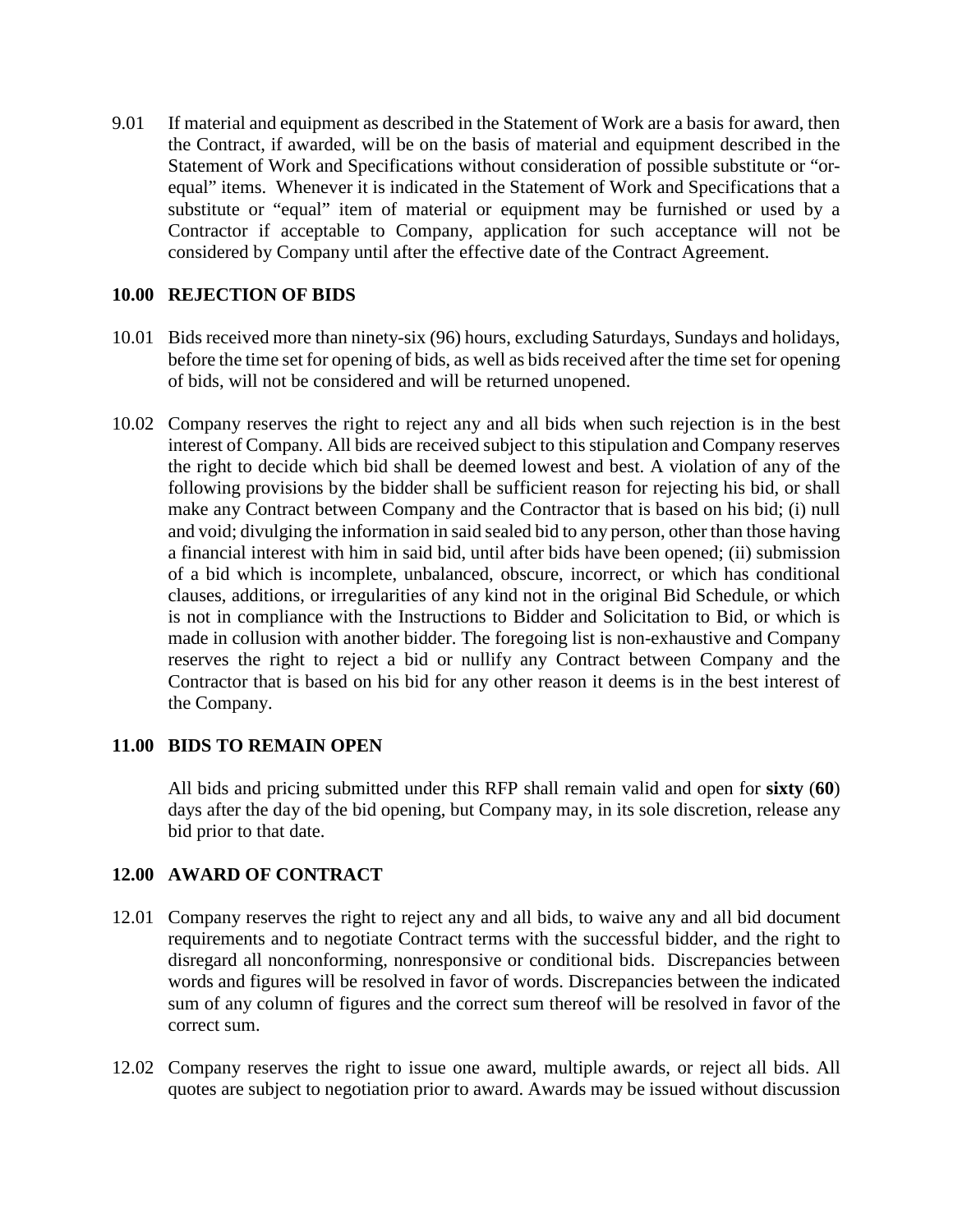of quote received, and quotes should initially be submitted on the most favorable terms from a price and technical standpoint.

- 12.03 In evaluating bids, Company shall consider the qualifications of the bidders and whether or not the bids comply with the prescribed requirements.
- 12.04 Company may consider the qualifications and experience of subcontractors and other persons and organizations (including those who are to furnish the principal items of material or equipment) proposed for those portions of the Work as to which the identity of subcontractors and other persons and organizations must be submitted. Operating costs, maintenance considerations, performance data and guarantees of materials and equipment may also be considered by Company.
- 12.05 Company may conduct such investigations as it deems necessary to assist in the evaluation of any bid and to establish the responsibility, qualifications and financial ability of the bidders, proposed subcontractors and other persons and organizations to perform the Work in accordance with the terms of a Contract Agreement and to Company's satisfaction within the prescribed time.
- 12.06 Company reserves the right to reject the bid of any bidder who does not pass any such evaluation to Company's satisfaction.
- 12.07 A Contract Agreement along with the terms and conditions of such agreement will be negotiated upon award. Company may rescind the award of a bid for failure to agree upon the terms of the Contract Agreement within a reasonable period of time or for bidder's failure to negotiate in good faith or timely respond to requests or inquiries of Company. Prior to the execution of a Contract Agreement by an authorized representative(s) of each party, the successful bidder shall not perform any services, conduct any business on Company property or acquire or procure any supplies, materials or equipment on behalf of Company to be used in performing the Work as bid, unless specifically requested by an authorized Company Representative in writing. Company will notify the successful bidder in the Statement of Work or Notice of Award that additional executive or board of directors' approval will be required prior to negotiating the terms of a Contract Agreement. In the performance of the Work awarded, Company, Contractor and its subcontractor(s) shall, to the greatest extent feasible, give preference to Indian organizations, Indian owned enterprises and individuals. First preference shall be given to members of the Cherokee Nation. Second preference shall be given to members of all other federally recognized tribes.
- 12.08 The successful bidder shall execute and deliver the Contractor's Payment and Performance Bond (if required per the Statement of Work or Contract Agreement) and the required certificate(s) of insurance evidencing the limits and endorsements as required by the terms and conditions of the Contract Agreement within five (5) calendar days of receipt of the Notice of Award. If the successful bidder fails to execute and deliver Contractor's Payment and Performance Bond and the required certificates of insurance(s) within five (5) calendar days of the Notice of Award, Company may annul the Notice of Award.

#### **13.00 BEGINNING WORK**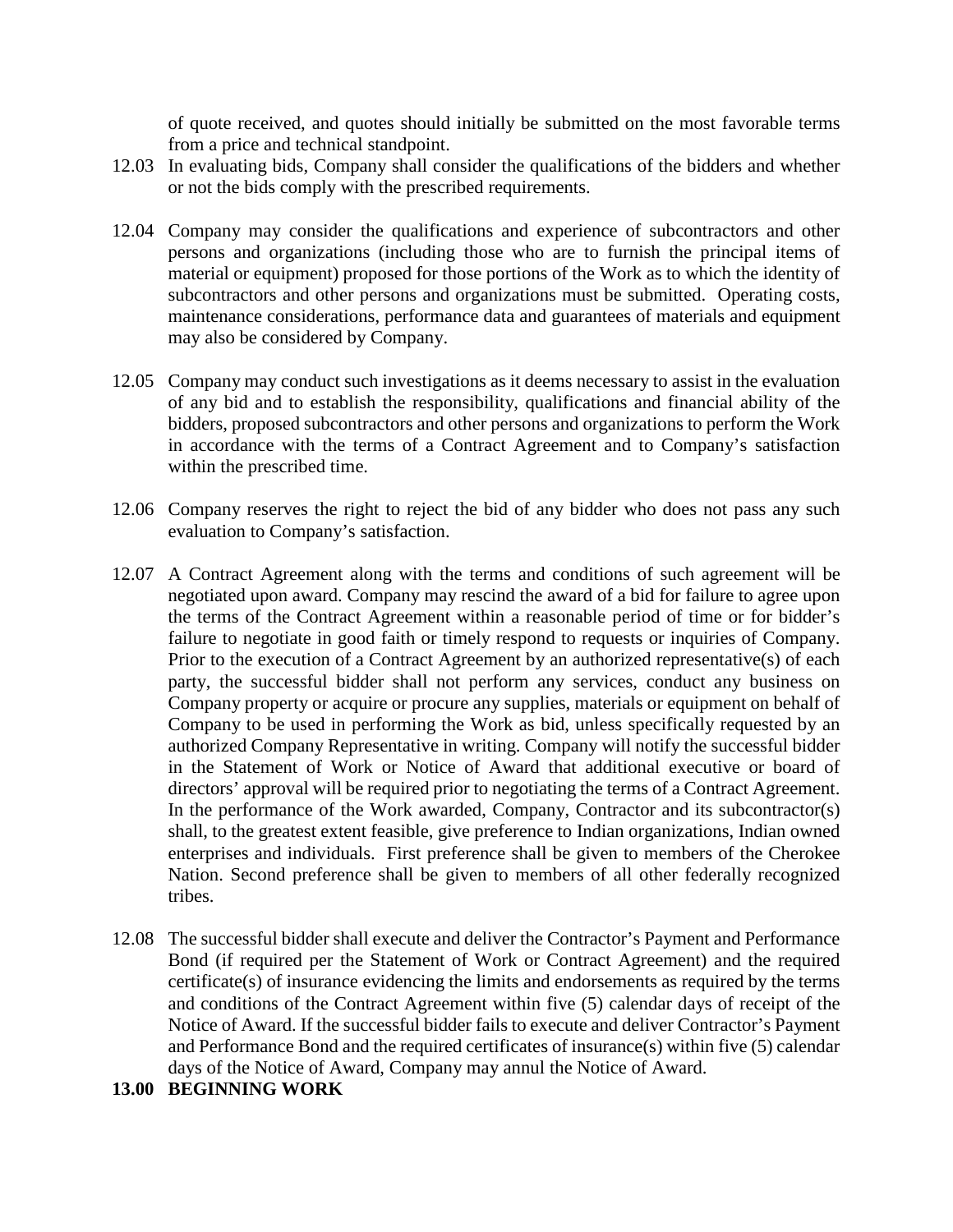The Work shall be commenced as agreed upon by the parties. However, Work shall not be commenced until Contractor has provided the requisite bonds and proofs of insurance required by the Contract Agreement.

#### **15.00 RETURNING OF RFP DOCUMENTS**

- 15.01 Whether a bid is submitted or not, this collection of RFP Documents and any accompanying documents are to be returned intact.
- 15.02 The successful bidder will be furnished necessary copies of this book and documents, conforming to the bid accepted by the Company.

### **16.00 INVOICING REQUIREMENTS**

All invoices for the Work submitted by the successful bidder must be coded in accordance with Company policies. The successful bidder will be responsible for meeting with a representative of Company's Accounting Department regarding necessary coding requirements and complying therewith.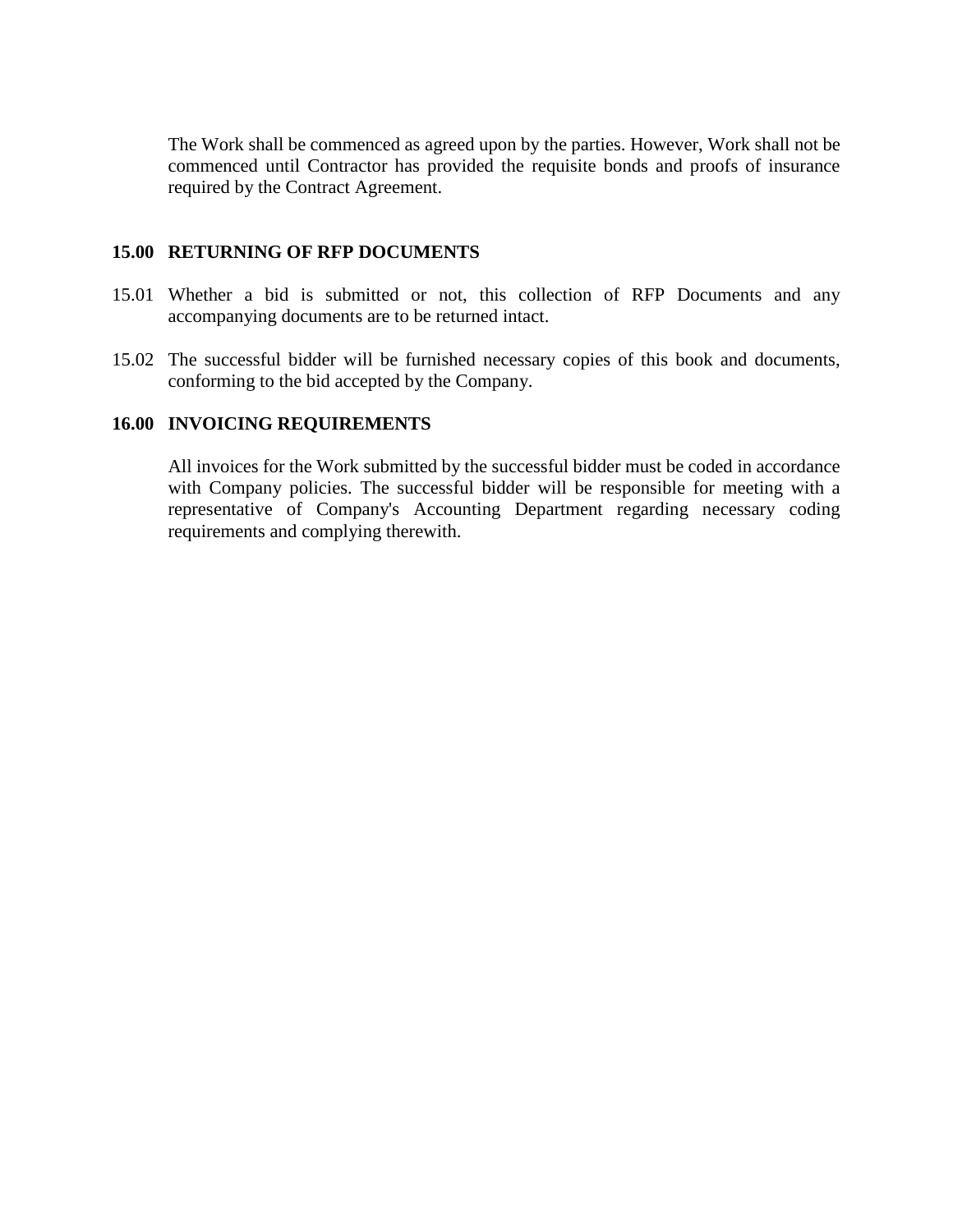#### **SECTION III**

# **STATEMENT OF WORK CHEROKEE NATION ENTERTAINMENT, LLC Bid – e-Learning for Compliance**

Sealed proposals are being solicited by Cherokee Nation Entertainment, L.L.C. or the Cherokee Nation Entertainment, L.L.C. wholly-owned entity as identified in the Statement of Work, attached hereto and incorporated herein as Exhibit "A" for an e-Learning for Compliance solution and implementation partner for its Compliance Department. CNE plans to select an e-Learning Solution and implementation partner that can help meet our Business Objectives. Due to specific regulatory requirements for CNE's gaming facilities, CNE needs an e-Learning solution that allows CNE to develop in-house training programs for its employees. CNE also needs the ability to measure the success of these training programs through training data analytics in order to create effective training methods and ensure compliance with the laws and regulations that affect its gaming facilities. Contact the Buyer, via e-mail only, to answer any questions regarding the bid.

Due to COVID-19 all bids shall be submitted by email using the following Box address [RFPeLea.lqldbwuqaq0dc99t@u.box.com.](mailto:RFPeLea.lqldbwuqaq0dc99t@u.box.com) We are not accepting bids in person or by mail. All proposals shall be submitted to this Box address.

The bidder must supply all the information required by the RFP Documents, hereinafter defined. The confidentiality agreement contained within this RFP must be sent to [talia.myres@cnent.com](mailto:talia.myres@cnent.com) in advance to obtain information for attending the mandatory bid meeting. The vendor security questionnaire must be returned with your RFP submission.

# **1.3 Project Objective**

### 1.31 Overview

Cherokee Nation Entertainment (CNE) is currently in the process of selecting an e-Learning Solution and implementation partner for its Compliance Department. CNE plans to select an e-Learning Solution and implementation partner that can help meet our Business Objectives. Due to specific regulatory requirements for CNE's gaming facilities, CNE needs an e-Learning solution that allows CNE to develop in-house training programs for its employees. CNE also needs the ability to measure the success of these training programs through training data analytics in order to create effective training methods and ensure compliance with the laws and regulations that affect its gaming facilities.

#### 1.32 Business Objectives:

BO-1: Analytics- scoring, testing and reporting capabilities that allow analysis of data to better understand learners

- BO-2: Storage and tracking of learning capability
- BO-3: Mobile learning ability to utilize learning via mobile devices with multiple formats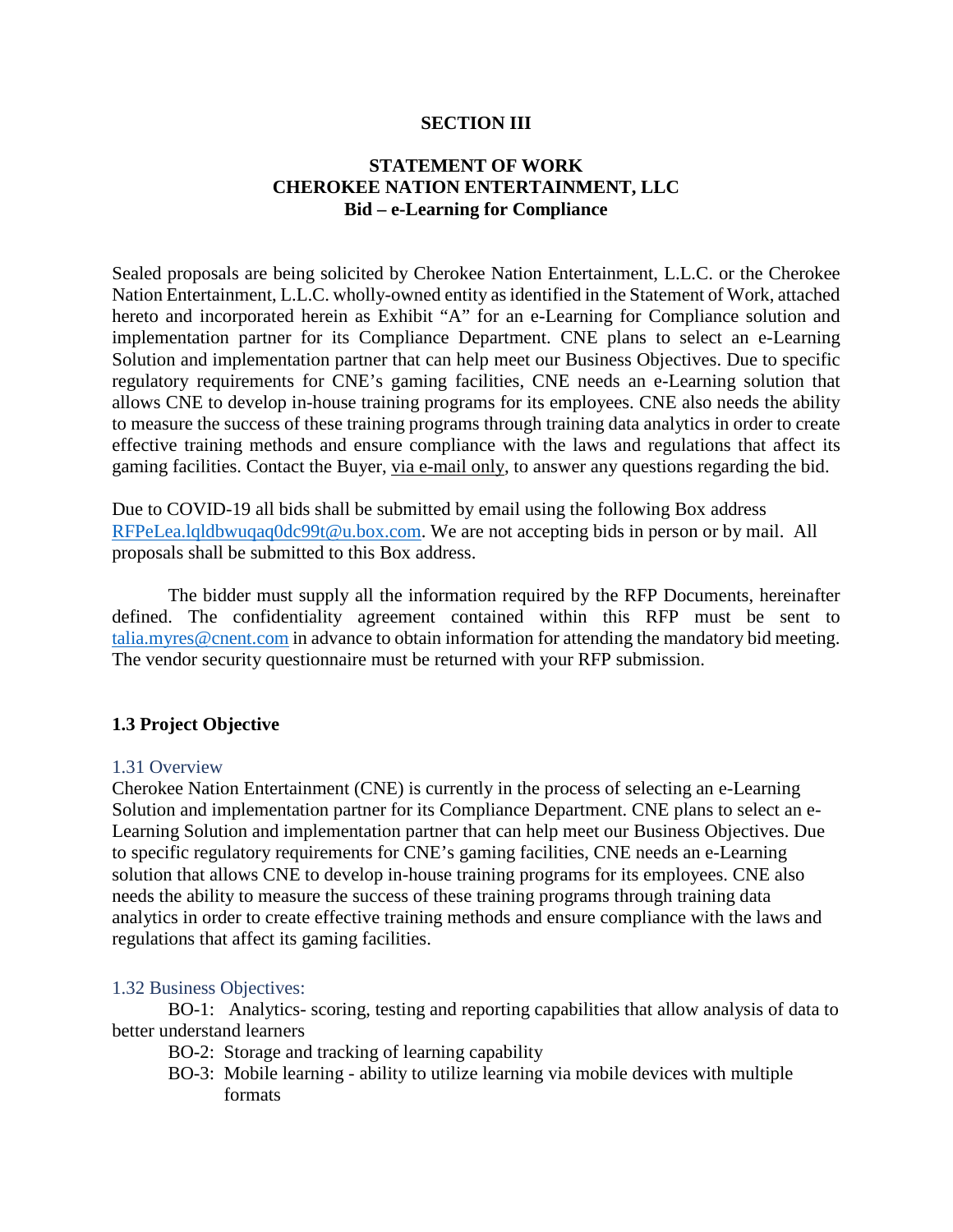# BO-4: Supplement existing training systems for Regulatory and OJD training

| <b>Number</b>              | <b>Client Features</b>                                        | <b>Priority</b> |
|----------------------------|---------------------------------------------------------------|-----------------|
|                            | <b>Learning Environment</b>                                   |                 |
|                            | Search functionality allowing learners to find specific       |                 |
|                            | courses, materials based on keywords, title, delivery format, |                 |
| $F-1$ :                    | and other tagged identifiers.                                 | Mandatory       |
|                            | Individualized learning plan, course catalog available for    |                 |
| $F-2$ :                    | learner to view.                                              | Mandatory       |
|                            | Courses have standard attributes regardless of delivery       |                 |
|                            | mechanism including:<br>- Title                               |                 |
|                            | - Description                                                 |                 |
|                            | - Length/duration                                             |                 |
| $F-3$ :                    | - Prerequisites (if applicable)                               | Mandatory       |
|                            | Repeatable creation of events based off a standard course     |                 |
|                            | template (e.g. number of days, min/max enrollees, title,      |                 |
| $F-4$ :                    | description)                                                  | Mandatory       |
|                            | Learners can enroll or request enrollment in course or have   |                 |
| $F-5$ :                    | the option to cancel their enrollment                         | Mandatory       |
| $F-6$ :                    | Learners can review their learning history/completed work     | Mandatory       |
| $F-7:$                     | Support for multiple catalogs                                 | High            |
| $F-8:$                     | Transcripts (viewable by learners)                            | Mandatory       |
| $F-9:$                     | Curriculum can set by courses                                 | High            |
| $F-10:$                    | Learners can view entire catalog and select own courses       | Mandatory       |
| $F-11$ :                   | Learners can be assigned materials, videos, etc.              | Mandatory       |
| $F-12:$                    | Learners can download materials, etc.                         | Mandatory       |
| <b>Course Upload Types</b> |                                                               |                 |
|                            | Upload 3rd party authoring tool content (ex: Captivate,       |                 |
| $F-13:$                    | Lectora etc.)                                                 | Mandatory       |
| $F-14:$                    | <b>Upload PowerPoint</b>                                      | Mandatory       |
|                            | LMS can accept 3rd party content by different providers (ex:  |                 |
| $F-15:$                    | SkillSoft, BLR, Rockhurst)                                    | Mandatory       |
| $F-16:$                    | Video (the course is a video)                                 | Mandatory       |
|                            | <b>Compliance Standards</b>                                   |                 |
| $F-17:$                    | <b>SCORM</b>                                                  | Mandatory       |
| $F-18:$                    | SCORM 1.2                                                     | Mandatory       |
| $F-19:$                    | <b>SCORM 2004</b>                                             | Mandatory       |
| $F-20:$                    | <b>AICC</b>                                                   | Mandatory       |
| $F-21:$                    | Tin Can API                                                   | Mandatory       |

# 1.33 e-Learning Solution Features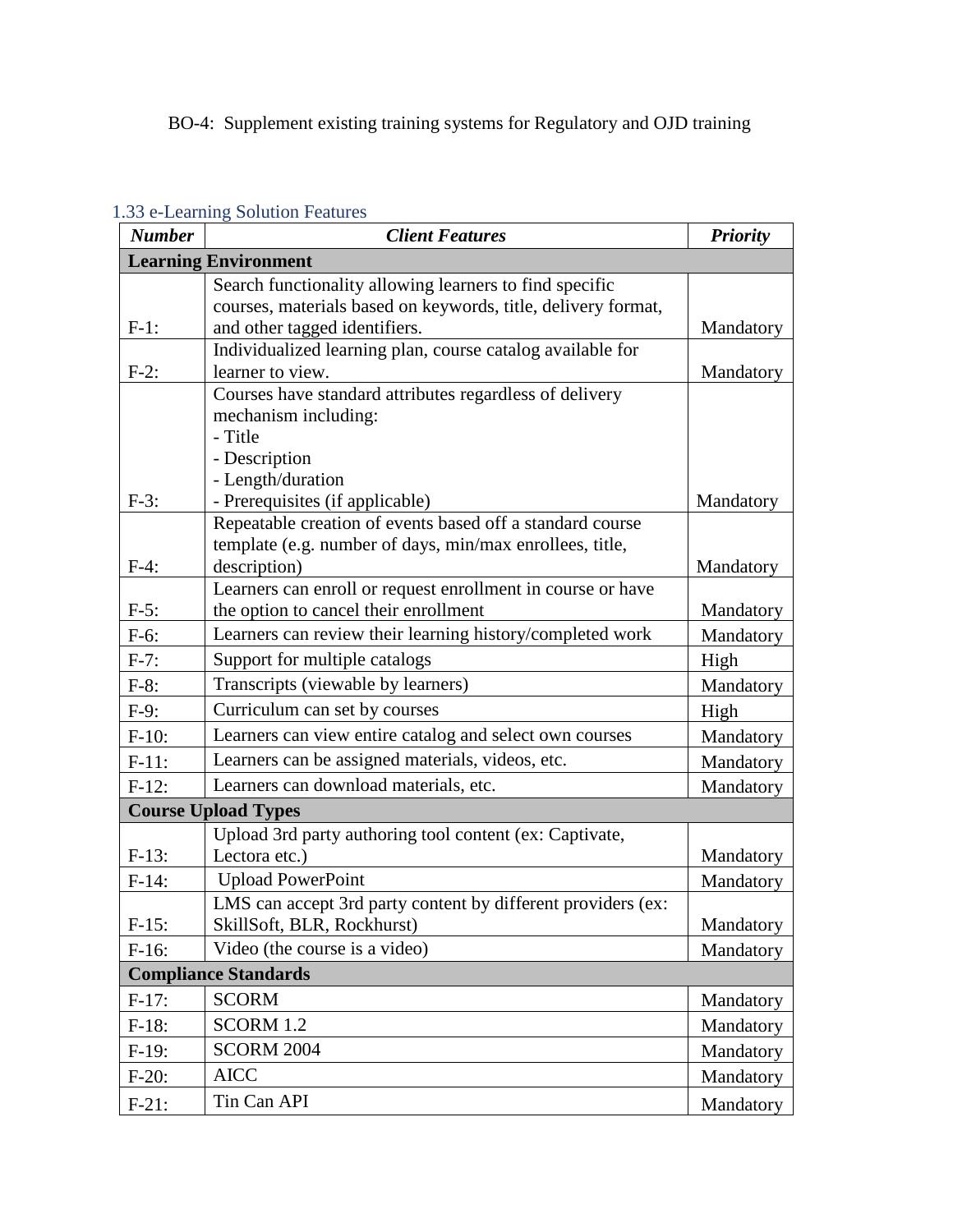| <b>General</b>       |                                                                                                       |           |
|----------------------|-------------------------------------------------------------------------------------------------------|-----------|
| $F-22:$              | Ability to use Company specific domain (CNE)                                                          | Mandatory |
|                      | Skinned - Ability to use our own CNE branding & color                                                 |           |
| $F-23:$              | scheme (Web & Mobile)                                                                                 | Mandatory |
| $F-24:$              | Ability to use our own logos                                                                          | Mandatory |
|                      | File repository (resource library – ability to add docs, PDFs,                                        |           |
| $F-25:$              | video, audio, etc.)                                                                                   | Mandatory |
| $F-26:$              | Learner self-registration                                                                             | High      |
| $F-27:$              | ADA 508 compliant                                                                                     | High      |
|                      | Accepts 3 <sup>rd</sup> party APIs (provided by client) Example: You                                  |           |
| $F-28:$              | have Survey Monkey and want to include it into your LMS                                               | Mandatory |
|                      | <b>Learning Record Storage</b>                                                                        | Nice to   |
| $F-29:$              |                                                                                                       | have      |
|                      | <b>Event Management</b>                                                                               |           |
|                      | Calendar viewable on learner home page for scheduled                                                  |           |
| $F-30:$              | courses                                                                                               | High      |
| $F-31:$              | Waitlist: Learner drop out, next learner is auto registered<br>and/or notified via e-mail to register | Mandatory |
| $F-32:$              | Learners can click on calendar, see event and register directly                                       |           |
| <b>Notifications</b> |                                                                                                       | High      |
|                      |                                                                                                       |           |
| $F-33:$              | Upon registration of courses, events (webinars/seminars, etc.)                                        | Mandatory |
| $F-34:$              | Automatic and customizable email notifications                                                        | Mandatory |
| $F-35:$              | Auto reminders via e-mail                                                                             | Mandatory |
| $F-36:$              | Can send emails within system                                                                         | Mandatory |
|                      | Ability to post Announcements/News via email or Home                                                  |           |
| $F-37:$              | Page                                                                                                  | High      |
| <b>Administrator</b> |                                                                                                       |           |
|                      | Ability to customize Administrator home dashboard (ex:                                                |           |
| $F-38:$              | Analytics, Graphs etc.)                                                                               | Mandatory |
| $F-39:$              | Allow administrators to create, modify and cancel a course                                            | Mandatory |
| $F-40:$              | Allow administrators to view all class offerings of a course                                          | Mandatory |
|                      | Learner Groups $-$ Assign users to groups, can assign X                                               |           |
| $F-41:$              | number to X number of courses, Y to a different number of<br>courses or course                        | Mandatory |
|                      | Learning plan can be assigned by job role, location,                                                  |           |
| $F-42:$              | department                                                                                            | Mandatory |
|                      | Allow administrators to set multiple levels of approval (e.g.,                                        |           |
|                      | no approval needed, supervisor approval, instructor approval,                                         |           |
| $F-43:$              | $etc.$ )                                                                                              | Mandatory |
|                      | Allow administrator and/or tech team to load learner learning                                         |           |
| $F-44:$              | history via batch import                                                                              | Mandatory |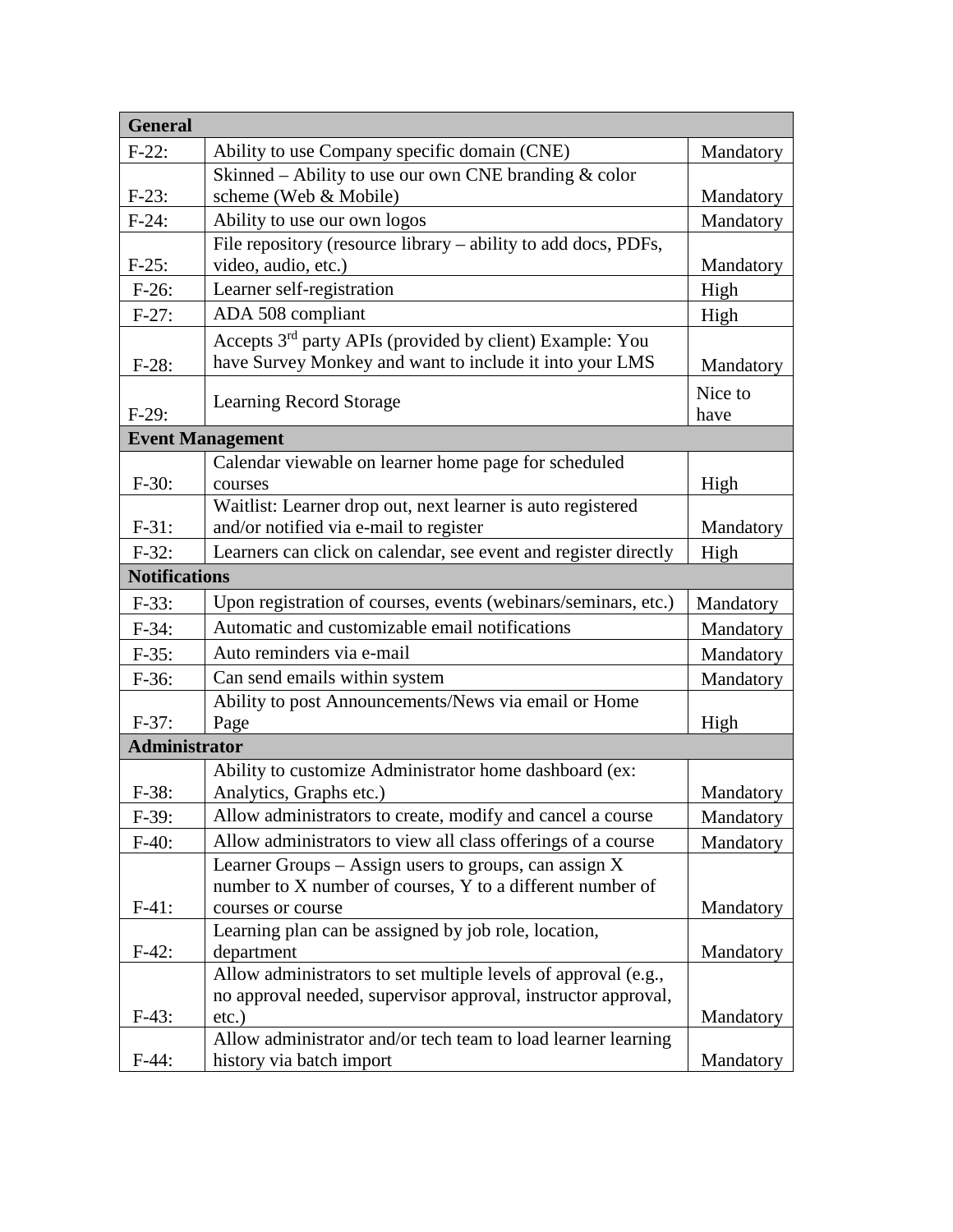| $F-45:$                | Allow administrators to track attendance status (e.g., no show,<br>cancelled, attended) of all types of training | Mandatory       |
|------------------------|------------------------------------------------------------------------------------------------------------------|-----------------|
|                        | Assign and enforce access based on Learner Groups &                                                              |                 |
| $F-46:$                | <b>Manager Levels</b>                                                                                            | Mandatory       |
|                        | Create Learner Groups through defined attributes (e.g.                                                           |                 |
| $F-47:$                | organization, departments, country, etc.)                                                                        | Mandatory       |
|                        | Administrator can limit access to catalog items based on                                                         |                 |
| $F-48:$                | Learner Group (i.e. job role, location, customer, partner, etc)                                                  | Mandatory       |
| $F-49:$                | Provide multiple levels of administrative access and<br>privileges                                               | Mandatory       |
|                        | Batch upload of courses (from previous LMS/learning                                                              | Nice to         |
| $F-50:$                | platform) (if applicable)                                                                                        | have            |
|                        | <b>Batch upload of Learner Groups</b>                                                                            | Nice to         |
| $F-51:$                |                                                                                                                  | have            |
| $F-52:$                | Ability for Admin to define page layout (ex: change<br>labels/tabs)                                              |                 |
| <b>Manager Area</b>    |                                                                                                                  | High            |
|                        | Manager can see their team in a manager dashboard or view                                                        |                 |
| $F-53:$                |                                                                                                                  | High            |
| $F-54:$                | Manager can assign training to team and/or individuals                                                           | Mandatory       |
| $F-55:$                | Manager can manage training of indirect or virtual reports                                                       | High            |
| $F-56:$                | Graphs, Histograms on home dashboard for Managers                                                                | Nice to<br>have |
| $F-57:$                | Manager can add/reject/update/approve learners/users                                                             | Mandatory       |
| $F-58:$                | Manager can view user/learner profiles                                                                           | Mandatory       |
| <b>Instructor Area</b> |                                                                                                                  |                 |
| $F-59:$                | Allow instructors access to course enrollment information                                                        | Mandatory       |
| $F-60:$                | Instructor Dashboard (ex: scheduled classes, enrollees etc.)                                                     | High            |
| $F-61$ :               | Allow instructors ability to add/enroll attendees to classes                                                     | High            |
|                        | Allow instructors ability to print rosters, send emails to                                                       |                 |
| $F-62$ :               | participants and update course attendance post class                                                             | Mandatory       |
| <b>Mobile</b>          |                                                                                                                  |                 |
|                        | Can view LMS and take courses/content via mobile web                                                             |                 |
| $F-63:$                | browser                                                                                                          | Mandatory       |
| $F-64:$                | <b>Supports HTML5 Courses</b>                                                                                    | Mandatory       |
| $F-65:$                | Instructor/Manager/Employee view of courses                                                                      | High            |
|                        | Ability for Instructor/Manager to add/approve/reject/update                                                      |                 |
| F-66:                  | courses                                                                                                          | High            |
| $F-67:$                | Can be viewed on any tablet via web browser                                                                      | Mandatory       |
| $F-68:$                | Viewed in any mobile web browser                                                                                 | Mandatory       |
| $F-69:$                | <b>Reporting Dashboard format</b>                                                                                | High            |
| <b>Integration</b>     |                                                                                                                  |                 |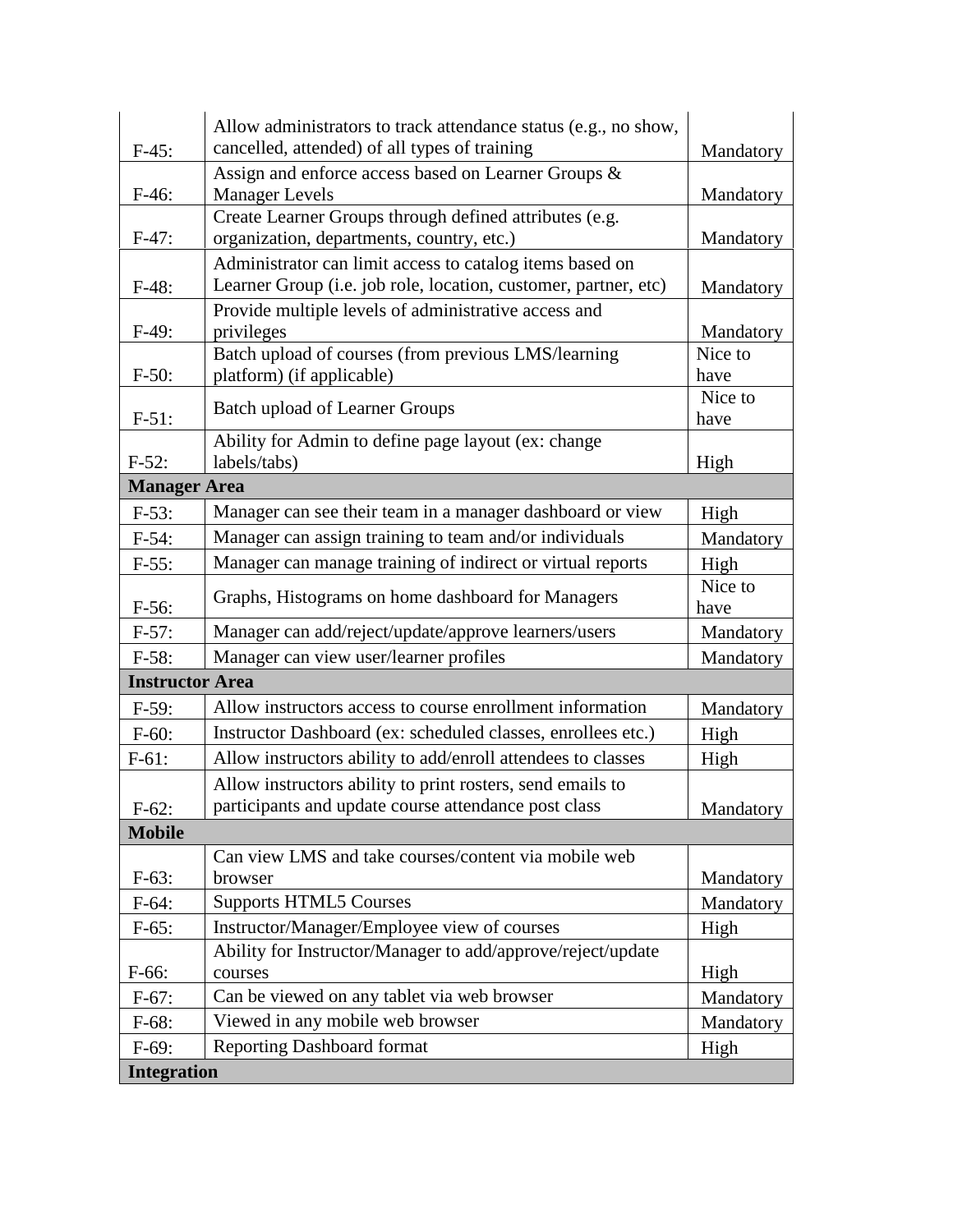|                           | Ability to import HRS employee demographics $\&$ job details                              |                        |
|---------------------------|-------------------------------------------------------------------------------------------|------------------------|
| $F-70:$                   | to eLearning - multiple times per day. Ability to define                                  |                        |
| $F-71:$                   | schedule of data import.<br>Ability to export pre-defined eLearning data to other systems | Mandatory              |
|                           | Ability to load historical compliance transcript data                                     | Mandatory              |
| $F-72:$                   |                                                                                           | Mandatory              |
|                           | <b>Assessment/Survey</b>                                                                  |                        |
| $F-73:$                   | Question types (M/C, T/F)                                                                 | Mandatory              |
| $F-74:$                   | Interactive knowledge check (Matching, Hot Spot)                                          | Mandatory              |
| $F-75:$                   | <b>Multiple Answers</b>                                                                   | Mandatory              |
| $F-76:$                   | Essay                                                                                     | Mandatory              |
| $F-77:$                   | Quiz can be audio/video/image based                                                       | Mandatory              |
| $F-78:$                   | Questions can be randomized                                                               | Mandatory              |
| $F-79:$                   | <b>Ouiz</b> bank                                                                          | Mandatory              |
|                           | Can leave comments/responses when learner answers                                         | Mandatory              |
| $F-80:$                   | correctly or incorrectly                                                                  |                        |
| $F-81:$                   | Limit the number of times assessment can be launched                                      | Mandatory<br>Mandatory |
| $F-82:$                   | Ability to weight and grade individual questions within an<br>assessment                  |                        |
| $F-83:$                   | <b>Timed Questions/Assessments</b>                                                        | Mandatory              |
|                           | Analytics on test results (commonly missed questions by test                              | Mandatory              |
| $F-84:$                   | & Learner Groups.)                                                                        |                        |
|                           | <b>Languages</b>                                                                          |                        |
| $F-85:$                   | English                                                                                   | Mandatory              |
|                           |                                                                                           | Nice to                |
| $F-86:$                   | Multiple languages                                                                        | have                   |
|                           | <b>User Interface</b>                                                                     |                        |
| $F-87:$                   | Easy to use                                                                               | Mandatory              |
| $F-88:$                   | <b>Visually Clean</b>                                                                     | Mandatory              |
| $F-89:$                   | Administration side - easy to use, simplicity                                             | Mandatory              |
| $F-90:$                   | Ability for each employee to personalize their home page                                  | High                   |
| <b>Reports</b>            |                                                                                           |                        |
| $F-91:$                   | Ability to schedule and email reports                                                     | Mandatory              |
|                           | Ability to report on question level data from surveys and                                 | Mandatory              |
| $F-92:$                   | assessments/tests                                                                         |                        |
| $F-93:$                   | Ability to add filters to view reports on dashboards                                      | High                   |
| $F-94:$                   | Export data as tab delimited, xls, html, csv, pdf                                         | Mandatory              |
|                           | Ability to create/customize reports from multiple tables of                               | Mandatory              |
| $F-95:$                   | data, including analytics                                                                 |                        |
| $F-96$ :                  | <b>SQL Query Option</b>                                                                   | Mandatory              |
| <b>Security/Technical</b> |                                                                                           |                        |
| $F-97:$                   | Access control via IP Filtering                                                           | Mandatory              |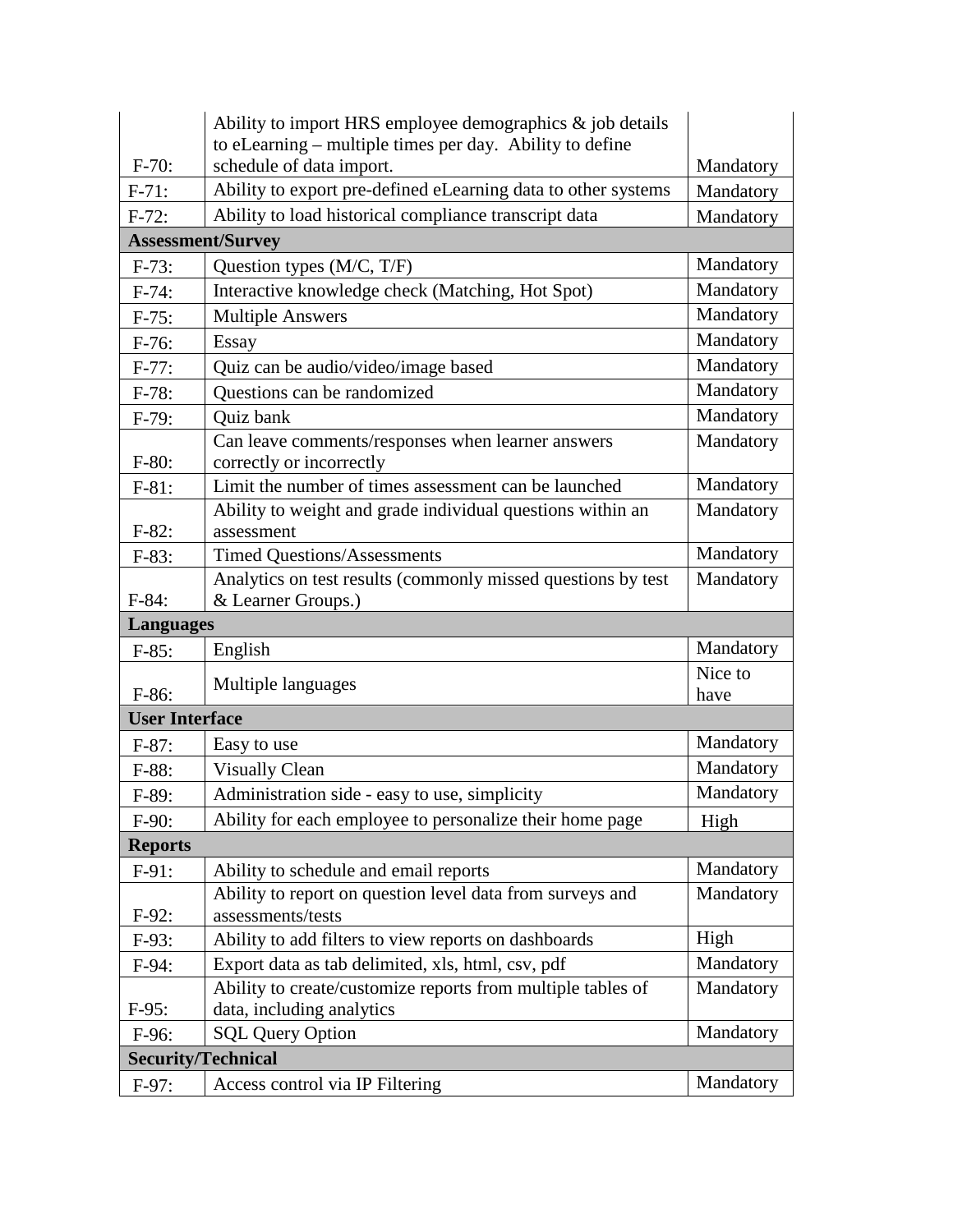| $F-98:$                    | ISO 27001 Certification                                                                                            | Mandatory |
|----------------------------|--------------------------------------------------------------------------------------------------------------------|-----------|
| $F-99:$                    | Safe Harbor Certified                                                                                              | Mandatory |
| $F-100:$                   | <b>FISMA</b> requirements                                                                                          | Mandatory |
| $F-101:$                   | Integrated with Active Directory for users accounts and<br>password authentication                                 | Mandatory |
| $F-102$ :                  | File upload anti-virus/malware check                                                                               | Mandatory |
| $F-103:$                   | Encryption - based on user password per authentication                                                             | Mandatory |
| $F-104$ :                  | Single Sign On capability via Windows Authentication if<br>local or SAML 2.0 if cloud based (Okta IDM Integration) | High      |
|                            | Allow administrators to create and assign system roles via                                                         |           |
| $F-105$ :                  | <b>Active Directory Groups</b>                                                                                     | Mandatory |
| <b>Additional Features</b> |                                                                                                                    |           |
| $F-106:$                   | $24/7$ support                                                                                                     | Mandatory |
| $F-107:$                   | Certificates                                                                                                       | Mandatory |
| $F-108:$                   | Certificate templates                                                                                              | Mandatory |
| $F-109:$                   | <b>Audit Trail</b>                                                                                                 | Mandatory |

# 1.34 Project Management

CNE understands each vendor will bring its own methodology to the project, however, the e-Learning Solution project must include:

- $\triangleright$  Configuration Evaluation/Design
- Documentation of Business Processes, including Business Process Flows
- $\triangleright$  Improvement recommendations
- $\triangleright$  Planning
- $\triangleright$  Training (materials and hands-on training)

# 1.35 Key Deliverables

- $\triangleright$  Installation/Configuration of e-Learning Solution
- $\triangleright$  Training
- > Technical Support
- $\triangleright$  Project plan including milestones and completion date
- Maintenance Agreement

# 1.36 Project Completion Criteria:

- $\triangleright$  CNE management and IT management agree on a plan of action to accomplish system functionality and approve the system implementation.
- $\triangleright$  CNE management reviewed for data accuracy, the implementation plan documented, and a fully configured system in operation.
- All customizations fully documented and transitioned to CNE IT support personnel.
- $\triangleright$  CNE management sign-off on documentation, the project plan, and a functioning system in place.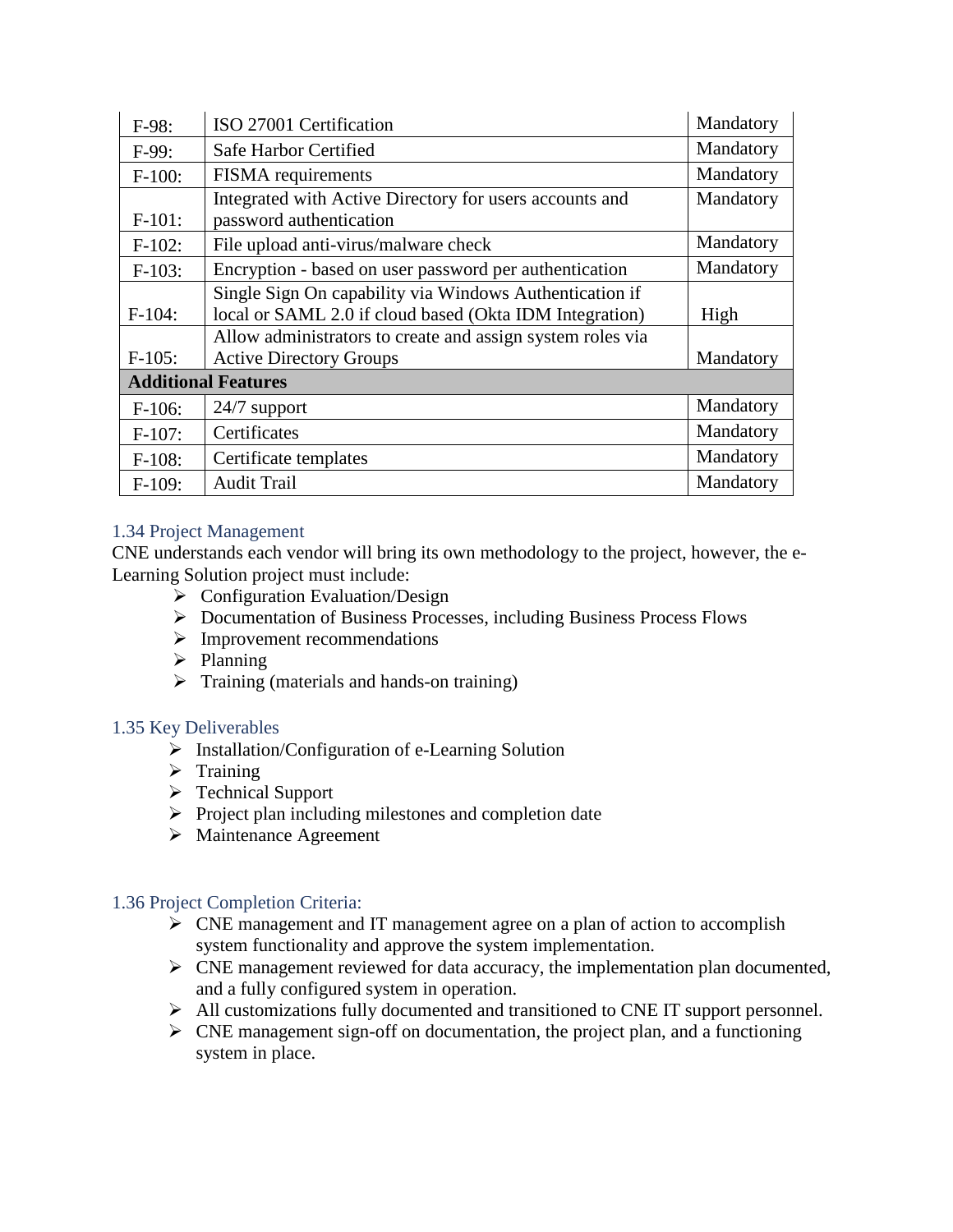### **1.4 Project Assumptions**

### 1.41 Assumptions

| <b>ID</b> | <b>Description</b>                                                       |
|-----------|--------------------------------------------------------------------------|
| $AS-1$    | Integrated training, testing and tracking system                         |
| $AS-2$    | The desired system shall be easy to navigate                             |
| $AS-3$    | The ELM system shall be available at all times; as we are a 24/7         |
|           | Operation. Please provide your service/maintenance/availability          |
|           | expectations                                                             |
| $AS-4$    | The ELM system shall use the English language                            |
| $AS-5$    | Each learner will have access to a personal profile and administrator(s) |
|           | will have ability to manage permissions                                  |
| $AS-6$    | Ability to create and upload custom CBT's                                |
|           |                                                                          |
|           |                                                                          |
|           |                                                                          |

### 1.42 Dependencies

| ID     | <b>Description</b>                                                   |
|--------|----------------------------------------------------------------------|
| $DE-1$ | Interface with Existing Systems – Please provide list of Systems you |
|        | interface with currently                                             |
| DE-2   | Ability to interact with multiple devices                            |
| $DE-3$ | Work with MOS                                                        |

### 1.43 Technical

- $\triangleright$  Solution can be SaaS or on premises.
- $\triangleright$  If solution is on premises, the system must support server virtualization, running on supported version of Microsoft server software. It must also support a robust integrated SQL database that will be centralized supporting all locations and business units.
- $\triangleright$  If solution is on premises, hardware for the production/test environment will be setup by CNE and/or e-Learning Solution will be setup by implementation vendor and CNE. In addition, CNE will purchase any hardware requirements for production/test environments.
- Backup/recovery procedures will be performed by CNE throughout the project to avoid loss of data. Any Solution must have the capability for database restores within 24 hours of system failure.
- $\triangleright$  The application must run over a wide area network (WAN).
- $\triangleright$  Timely access to the network and hardware environment will be provided by CNE to the project team 24/7 to troubleshoot and resolve technology issues.
- $\triangleright$  CNE should be able to contact the e-Learning Solution vendor for timely issue resolution and escalation, as needed.
- $\triangleright$  e-Learning Solution should offer quarterly system updates or patches, as required to address critical system issues.
- $\triangleright$  e-Learning Solution should provide priority guidelines for their system.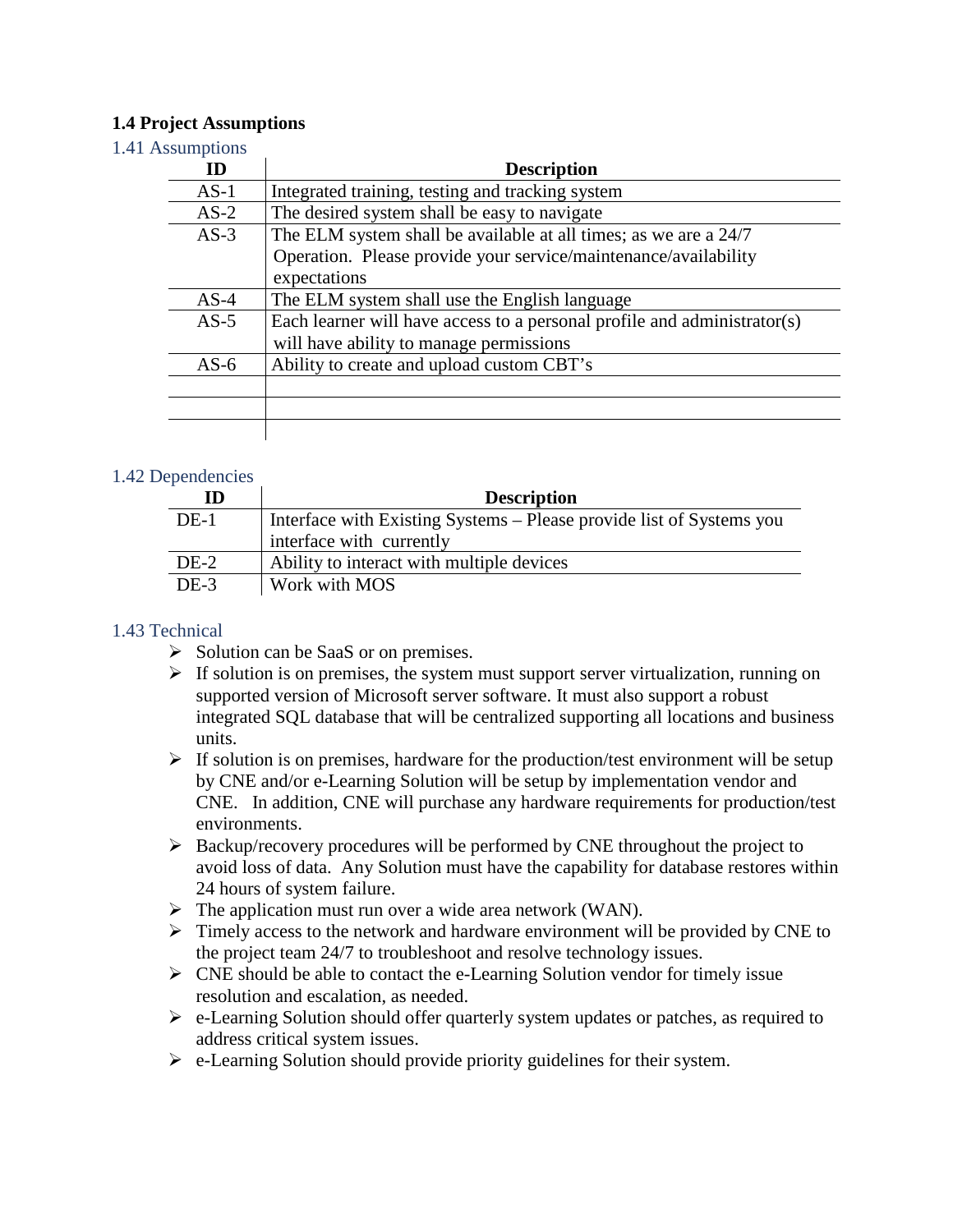### 1.44 Critical Success Factors

- $\triangleright$  Prompt resolution of issues and decisions
- $\triangleright$  Project deadlines met
- $\triangleright$  Harmonious relationships maintained among the project teams
- $\triangleright$  Top management support of the project team and implementation
- $\triangleright$  Committed project team of subject matter experts, augmented by business owners and IT personnel where necessary
- $\triangleright$  Clearly assigned accountability for project tasks
- $\triangleright$  Sufficient resources with appropriate segregation of duties committed to the project
- $\triangleright$  Timely Status updates by all team members
- Structured Change Management Process
- $\triangleright$  Timely escalation of issues and missed project due dates
- $\triangleright$  Committed Sponsorship

| ID     | <b>Description</b>                                            |
|--------|---------------------------------------------------------------|
| $SC-1$ | Interface with authoring tools (Captivate 8, PowerPoint, etc) |
| $SC-2$ | Ability to use mobile devices with multiple formats           |
| $SC-3$ | Central storage and tracking of courses                       |
| $SC-4$ | Provide analytics for reporting and tracking learner data     |
| $SC-5$ | Video implementation capability                               |
|        | Compliance tracking via email                                 |

# 1.45 Risk Analysis Summary

Risks for the design and implementation of the e-Learning Solution project include missing key deadlines and extending the implementation timeline. Risks and their potential impact should be identified in the design strategy. Documentation should cover both the impact of selecting or rejecting the design and implementation impacts. Risk assessment must recognize CNE staff may or may not be knowledgeable in e-Learning Solution selected and guidance should be provided in risk issue identification. Additional Business Risks listed below:

| ID          | <b>Description</b>                                                       |
|-------------|--------------------------------------------------------------------------|
| <b>BR-1</b> | Compliance tracking notifications via email must ensure                  |
|             | learners/administrators are notified of when training is due in a timely |
|             | manner                                                                   |
| $BR-2$      |                                                                          |

# **2.0 RFP GENERAL INFORMATION**

### **2.1 RFP Overview**

The goal of this Request for Proposal (RFP) is to determine if your services meet the functional and technical needs of CNE. Please feel free to submit any additional information you deem appropriate for this project.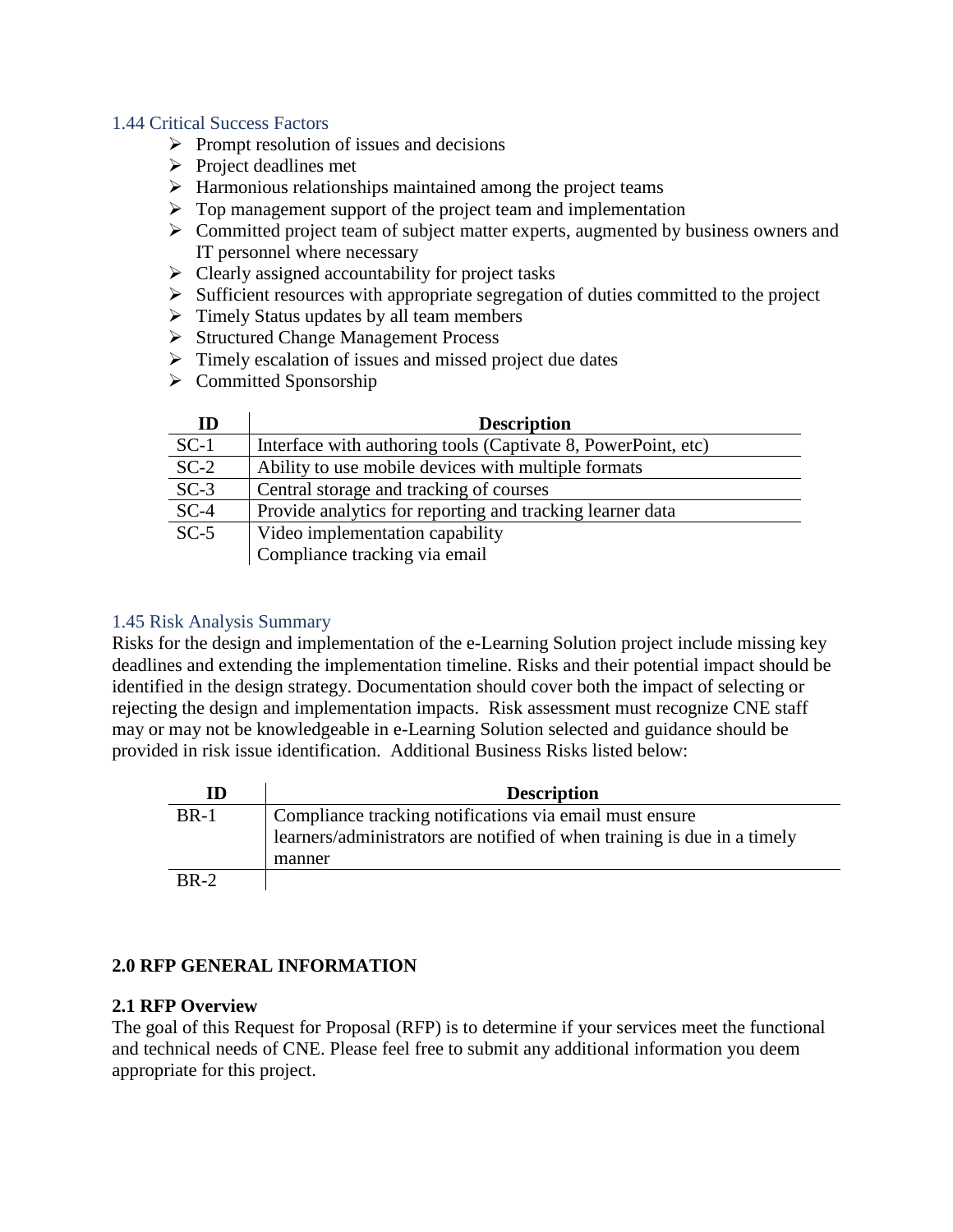All other materials provided will become the property of CNE and will not be returned to the vendor.

RFP submission is:

Return bids are due no later than 2/25/22 at 4:00PM CST and can be returned via the following Dropbox link: [RFPeLea.lqldbwuqaq0dc99t@u.box.com](mailto:RFPeLea.lqldbwuqaq0dc99t@u.box.com)

The attached "Vendor Security Questionnaire" document must be filled out in its entirety and returned via email with bid prior to bid closing date. Failure to return a copy of the Vendor Security Questionnaire document with all questions answered with bid prior to bid closing will result in disqualification of bid. Any questions must be submitted via email. Verbal questions will not receive a response.

RFP responses should include all requested information. This information will be held in confidence and will not be made available to other vendors. Likewise, the vendor agrees to hold in confidence any and all information included in this RFP and will not disclose to a third party any part of this RFP, except as necessary to generate a response to this RFP. CNE reserves the right to issue one award, multiple awards or reject any or all responses. CNE reserves the right to make partial awards, to award all work, to reject any and all bids, to waive any and all bid document requirements and to negotiate contract terms with the successful bidder, and the right to disregard all nonconforming, nonresponsive or conditional bids. Discrepancies between words and figures will be resolved in favor of words. Discrepancies between the indicated sum of any column of figures and the correct sum thereof will be resolved in favor of the correct sum. The vendor is responsible for all costs they incur in preparing their response to this RFP. The vendor may be asked to present their response on-site. Any questions regarding this RFP should be communicated via e-mail to [talia.myres@cnent.com.](mailto:talia.myres@cnent.com).

# **2.2 RFP Format**

This RFP is distributed to selected vendors in the following electronic format:

e-Learning Solution RFP

# **2.3 RFP Timetable**

The timetable below is subject to change, but if any modifications to the project time schedule are made, they will be communicated to all bidders in a timely manner.

- $\triangleright$  RFP posted 1/19/22
- $\triangleright$  Responses for interest received by EOB 1/28/22
- $\triangleright$  Confidentially agreement received by EOB 2/4
- $\triangleright$  Questions from respondents received by EOB 2/4
- $\triangleright$  **Mandatory** Bid call 2/9/22 for questions
- $\triangleright$  Bid Responses Due to CNE 2/25/22. Please include sample contract.
- $\triangleright$  Demos with vendors Week of March 7, 2022
- $\triangleright$  CNE Final Selection Week of March 16, 2022
- $\triangleright$  Contract Negotiation March 21-April 21, 2022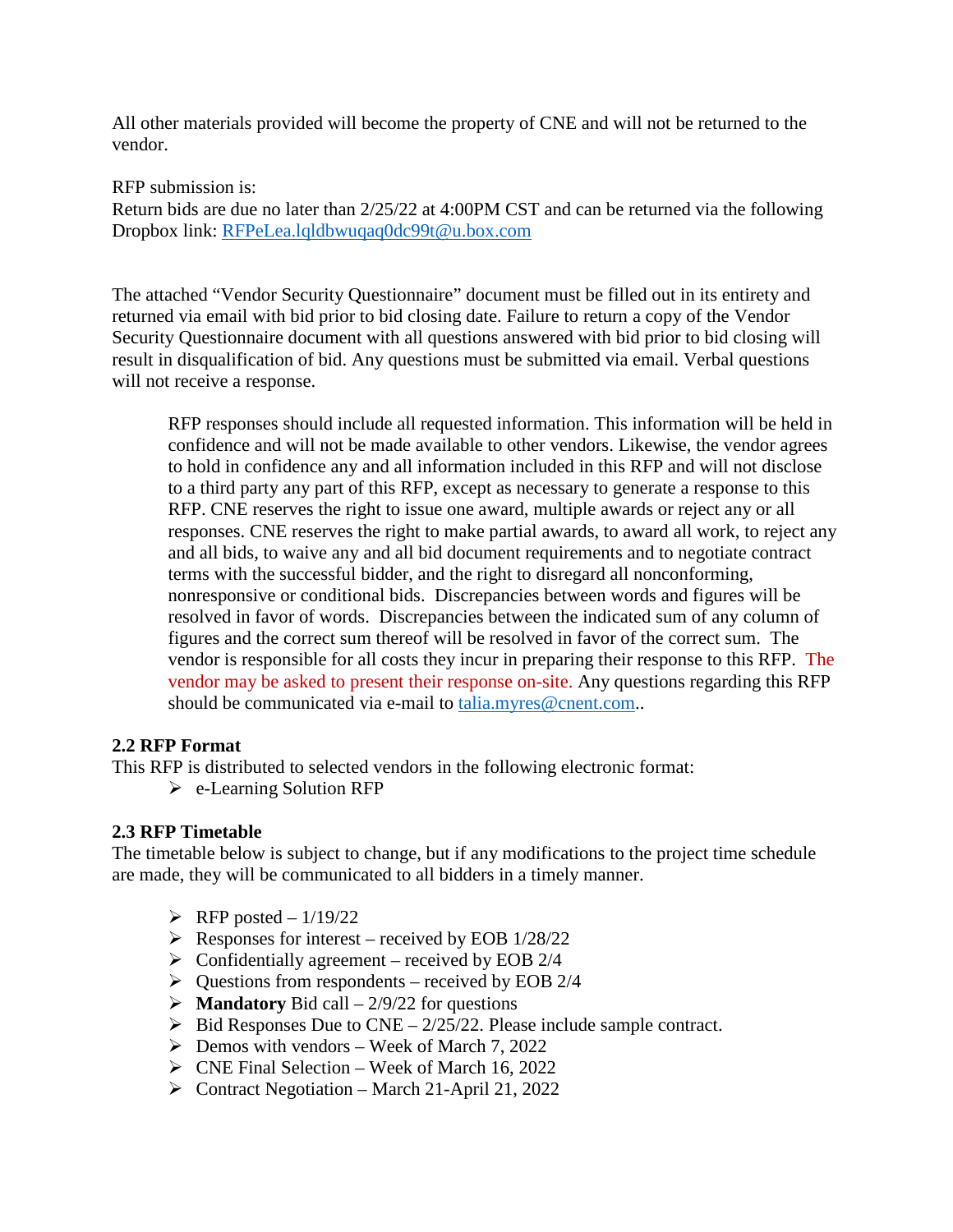$\triangleright$  Go Live – May 1, 2022

# **2.4 Vendor Characteristics**

Outlined below, not necessarily in order of importance, are the high-level descriptions of criteria that will be looked for in evaluating proposals.

- Successfully implemented an e-Learning Solution.
- $\triangleright$  Have a reputation for financial stability and operate a well-established and stable organization
- Demonstrate an approach and design methodology compatible with the approach outlined in this document
- $\triangleright$  CNE's preference is a vendor with significant multiple company experience and clients
- $\triangleright$  Have a collaborative mindset that enables CNE to effectively implement and support the process/application
- $\triangleright$  Have the ability and willingness to obtain a Vendor License from CNGC

# **2.5 Contractual Issues**

Upon award, Cherokee Nation Entertainment and the vendor will negotiate mutually agreeable terms and conditions. All work products after award will become the property of CNE. Vendor must contractually commit to all statements made in their RFP response. All statements in this document are considered in scope even if not identified in vendor documents.

# **2.6 Security and Control**

Specifications are included that summarize the level of security for confidential and sensitive information in applications and functions. Define what controls are provided to ensure the integrity and protection of data within the system.

# **2.7 Training**

- $\triangleright$  Create customized training manual in PDF for Compliance staff by vendor.
- $\triangleright$  Vendor to provide hands-on system training for all Compliance, regulatory staff and internal IT support prior to go-live.

# **2.8 Documentation**

Vendor must provide complete and thorough documentation that addresses any technical, configuration, development or functional change to the system. All customizations must be documented by vendor. All process and workflow creation/changes must be documented. In addition to change justification, the documentation must include a step-by-step change analysis with visual examples where appropriate. All changes must be mutually agreed to between vendor and CNE.

# **2.9 Design Approach and Strategy**

Each potential vendor must describe in detail their design approach and strategy including a list of the key advantages of their methodology. In addition, the vendor must describe the deployment strategies for the automation of manual processes and on-boarding of all entities.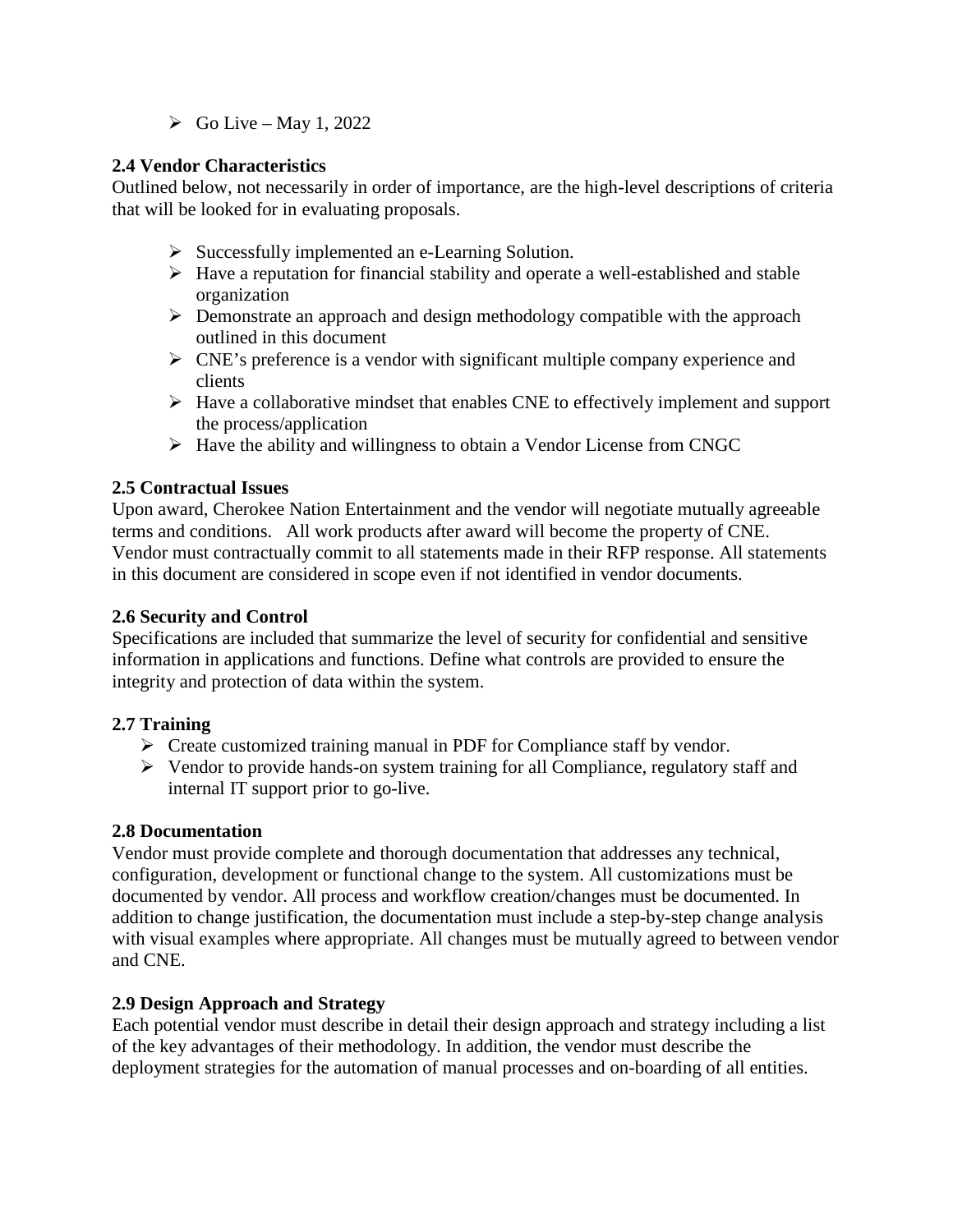# **2.10 Roles and Responsibilities**

Each vendor must define the expected roles and responsibilities of their project team. This should be presented in table format indicating roles with their projected timeline.

# **3.0 Current State**

# **3.1 Overview**

### 3.11 Background

The duties of the Compliance department are to assist and ensure employees are receive proper training and comply with the Cherokee Nation Gaming Commission (CNGC) Tribal Internal Control Standards (TICS) as well as all other applicable Federal, State, and Tribal laws and regulations. As a service to all CNE departments, the Compliance department will offer training (instructor led or computer based) for all employees.

### **4.0 Vendor's Response to RFP**

### **4.1 Format of Vendor's Response**

Please follow the format described below.

The RFP responses are to be submitted to Talia Myres via the Dropbox link provided in section 2.1 above. Responses to this RFP should address all deliverables listed in the RFP. CNE may include the vendor's response to this RFP as an addendum to any potential contract. The RFP response must arrive by EOB 2/25/22.

### **4.2 Introduction and Vendor Background**

Please complete the following questions to provide CNE with a thorough understanding of your company's history and background. Tables are used to facilitate analysis of each vendor's product by standardizing the format of responses to each question. In the tables below, please answer all questions using the blank section under each question.

#### 4.21 Management Summary

Present the overall scope and projected cost of the proposed implementation effort, detailed by product. It should include a brief summary of the strategy in non-technical terms. It should also state specific reasons why the vendor's proposal best satisfies the needs of CNE.

### 4.22 Annual Report

Provide a copy of the vendor's most recent annual report, if a public company. If an annual report is provided, please reference it below as an attachment to this RFP; otherwise, a statement of financial stability by the vendor's independent auditors will be adequate.

#### 4.23 Organization Chart

Present a company organizational chart or other appropriate information to indicate the organization's ability to support the installation and maintenance and adapt to staffing changes.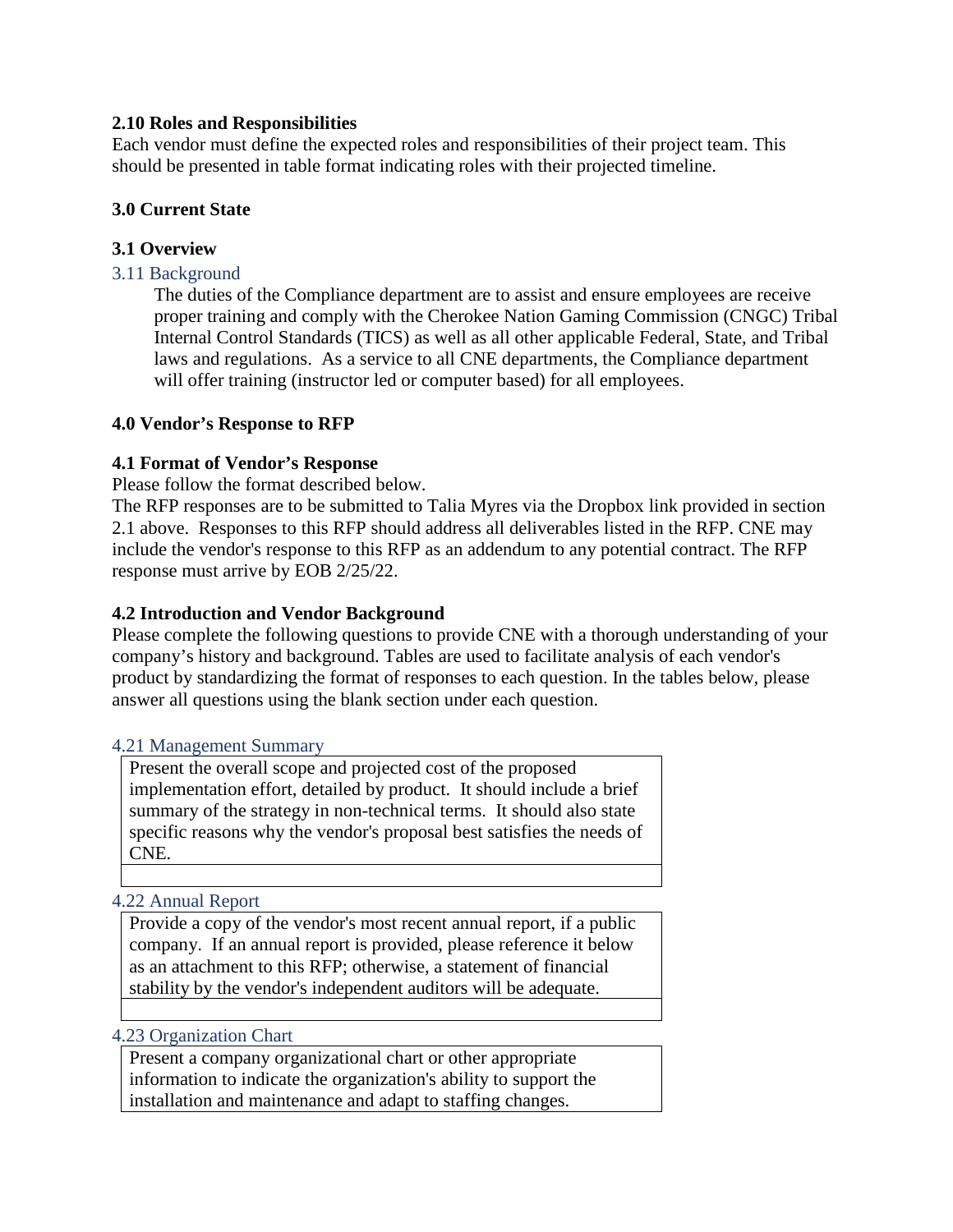### 4.24 Principals

Identify the principals of the organization and the individuals on the project team who would be responsible for all aspects of the proposed implementation.

### 4.25 Implementations

Provide a list of the two most recent implementations. Included in this list should be a brief description of the functional enhancements and timelines for the implementation.

### 4.26 Team Members

Provide names and resumes of all key personnel and the proposed project team members for review.

### 4.27 References

Please identify three references that CNE can contact to discuss their project. In addition, please provide a list of customers comparable to CNE.

### 4.28 Vendor Questionnaire

| <b>Information Requested</b>     | Response |
|----------------------------------|----------|
| Company Name:                    |          |
| Year Founded:                    |          |
| Number of Employees:             |          |
| Number of Offices:               |          |
| Primary Geographic Market        |          |
| Area:                            |          |
| Primary Industry Market:         |          |
| Number of Years Implementing     |          |
| e-Learning Solution:             |          |
| Number of Current/Past Clients   |          |
| Implementing this Version of the |          |
| Software:                        |          |

4.29 RFP Contact

Please provide the name, title, address and phone number of the person with whom all contact should be made concerning your response to the RFP.

# **4.3 Design Approach**

Please provide any additional information regarding your design experience for companies with similar challenges as CNE. Tables are used to facilitate analysis of each vendor's product by standardizing the format of responses to each question.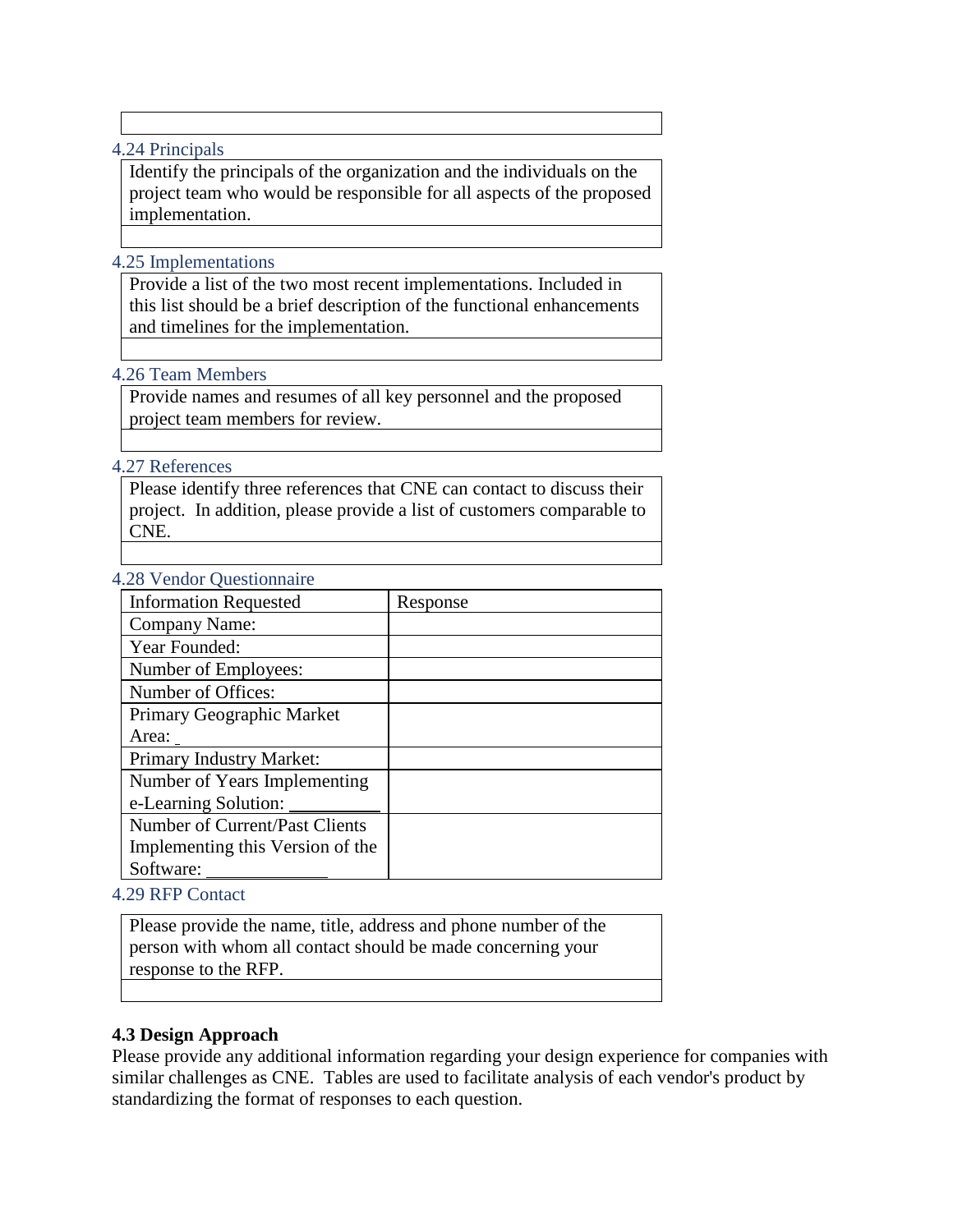#### 4.31 Design Experience

Describe what services are typically provided by you, the vendor, during the analysis and design processes.

Describe the approximate staffing, by skill level, which you would recommend to assess, design, and implement both the functional and technical aspects of the implementation.

Describe the approximate staffing and time commitment you suggest CNE provide to assess and design the financial upgrade. Identify the number of personnel and skill level required by task.

### **4.4 Training Experience**

Describe all available training programs. Include name, description, objectives and training method.

### **4.5 Project Costs**

Vendor should provide hourly rates for their respective personnel. Please provide in detail a description and cost of the proposed evaluation, design, and upgrade project. These costs should include defining/implementing best practice business processes, analysis and design, testing, etc. A total estimation of time and cost is also required. It is possible that a de-scope meeting or clarifications be obtained after review of bid submission and bidder should be prepared to be responsive in accordance with the timeline provided.

### **4.6 Security Questionnaire**

Vendor must complete Security Questionnaire as part of RFP.

### **4.7 System Topology / Application Flow**

Vendor to provide system topology map and application flow as part of RFP.

#### **4.8 RFP Certification**

| The vendor must certify to the accuracy and completeness of all     |
|---------------------------------------------------------------------|
| information included as a response to this RFP. In the space below, |
| please include the signature and title of the principal in your     |
| organization with the authority to represent your products and the  |
| contents of your proposal.                                          |
| Printed name:                                                       |
|                                                                     |
| Signature:                                                          |
|                                                                     |
| Title:                                                              |
|                                                                     |
| Date:                                                               |
|                                                                     |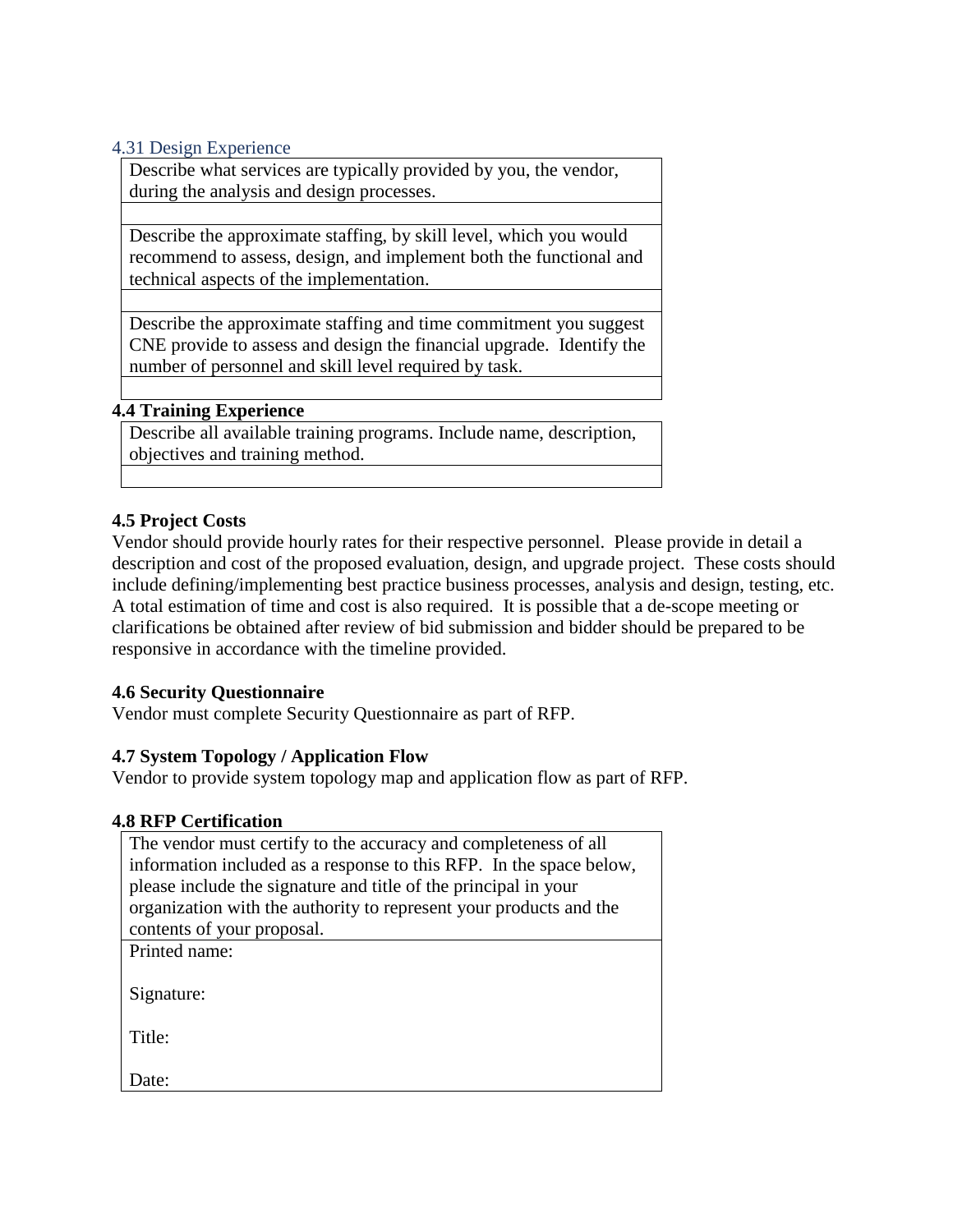# **5.0 Definitions:**

*Deliverable* **–** Any measurable, tangible, verifiable outcome, result, or item that must be produced to complete a project or part of a project.

*Impact* – Quantitative assessment of the magnitude of loss or gain. If the identified risk were to occur, what is the impact it would have on the team's ability to produce or maintain the deliverable? Scale rating: 1-3 low, 4 - 7 medium, 8 - 10 high.

*Person Accountable* – The person(s) who is/are responsible for actions.

*Probability* – The likelihood of occurrence. (What is the probability of the risk occurring?)

*Risk* – The cumulative effect of the consequences of uncertain occurrences that may positively or negatively affect project objectives (what could go wrong).

| <b>AD</b>                           | Active Directory.                                                                                                                                                                                                                                             |
|-------------------------------------|---------------------------------------------------------------------------------------------------------------------------------------------------------------------------------------------------------------------------------------------------------------|
| CNB                                 | Cherokee Nation Businesses, a tribally owned holding firm and<br>economic engine for the Cherokee Nation.                                                                                                                                                     |
| CNE                                 | Cherokee Nation Entertainment, a CNB subsidiary of hotels and<br>casinos.                                                                                                                                                                                     |
| <b>Deliverable</b>                  | Any measurable, tangible, verifiable outcome, result, or item that<br>must be produced to complete a project or part of a project                                                                                                                             |
| <b>Risk</b>                         | The cumulative effect of the consequences of uncertain<br>occurrences that may positively or negatively affect project<br>objectives (what could go wrong).                                                                                                   |
| <b>TERO</b>                         | Tribal Employment Rights Office - Cherokee Nation - protects<br>employment rights through monitoring and enforcing tribal TERO.                                                                                                                               |
| <b>SCORM</b>                        | A collection of standards and specifications for web-based e-<br>learning. It defines communications between client-side content $\&$<br>a host system (called "run-time environment"), which is commonly<br>supported by a LMS.                              |
| <b>TIN CAN API (Experience API)</b> |                                                                                                                                                                                                                                                               |
|                                     | An e-learning software specification that allows learning content and<br>learning systems to speak to each other in a manner that records and<br>tracks all types of learning experiences in a LRS. LRSs can exist<br>within traditional LMS or on their own. |
|                                     | Learning Management System (LMS)                                                                                                                                                                                                                              |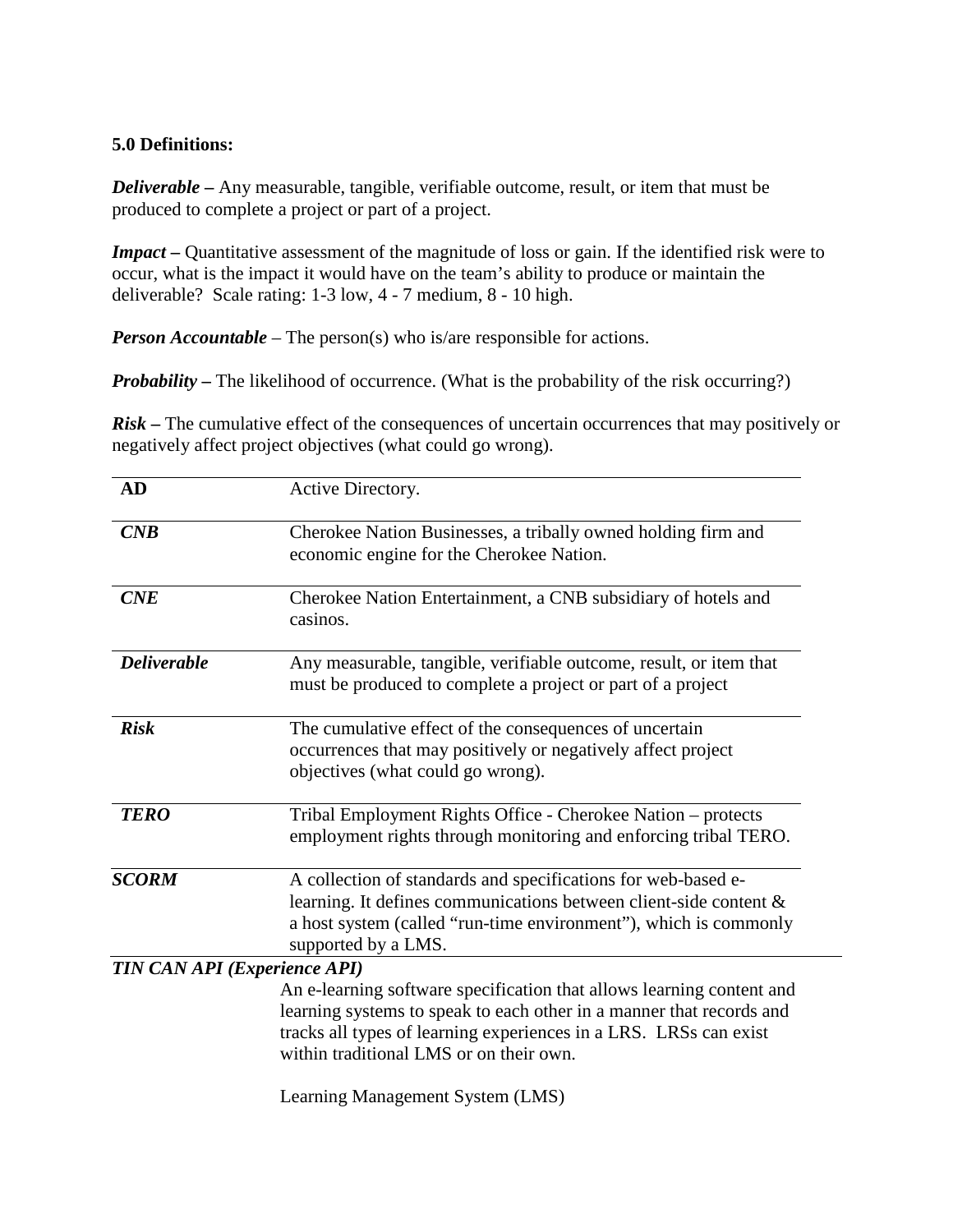A **learning management system** (**LMS**) is a software application for the administration, documentation, tracking, reporting and delivery of e**learning** education courses or training programs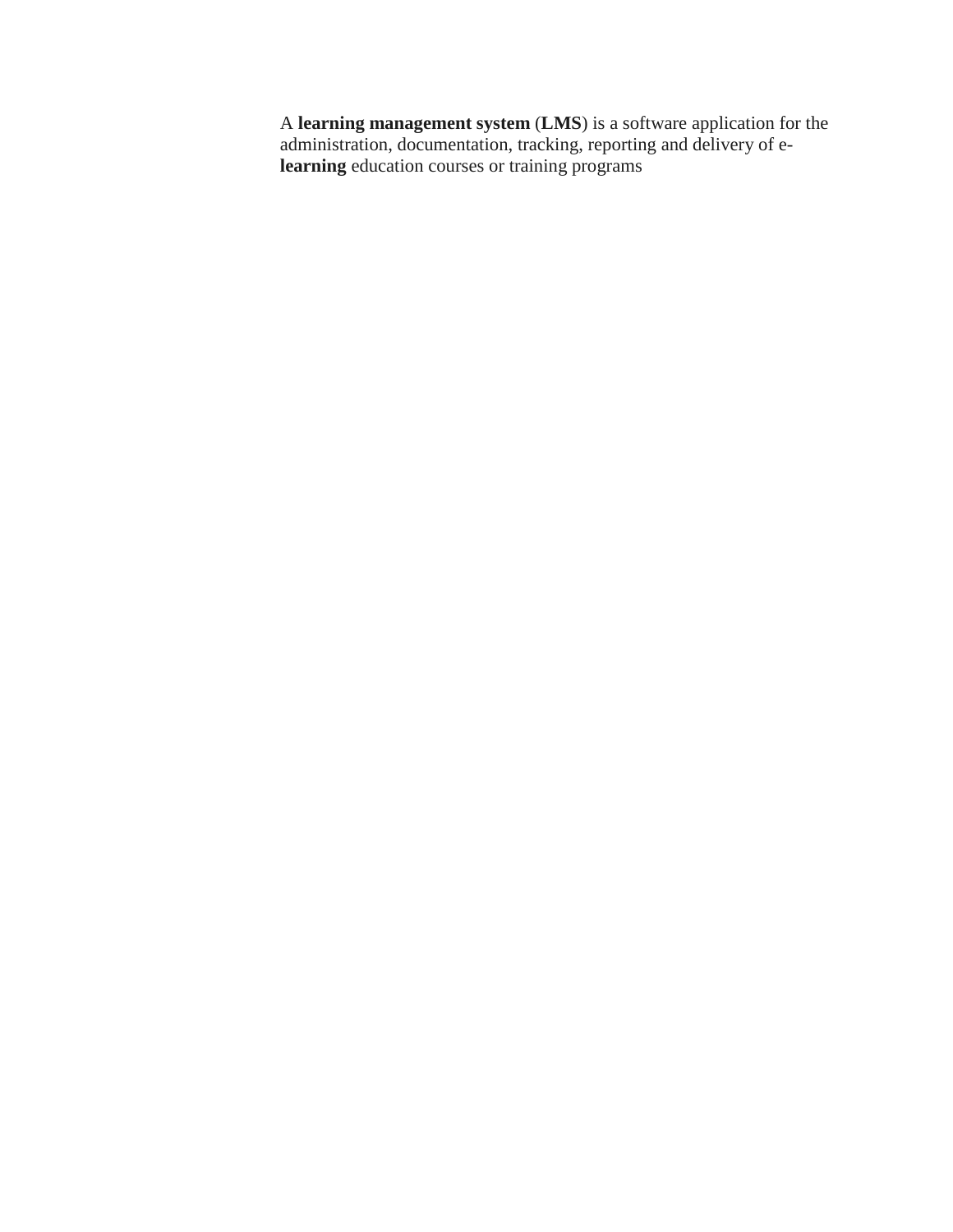#### **SECTION IV**

### **CONFIDENTIALITY AND BUSINESS RELATIONSHIP/NON-COLLUSION REPRESENTATIONS**

In connection with discussions and/or negotiations between the responding entity ("Bidder") and the applicable Cherokee Nation entity ("Company") (individually "Party" or collectively "Parties") regarding

### **PROJECT NAME: e-Learning for Compliance RFP NUMBER: 149671**

Each Party agrees that any written information, drawings or data disclosed by the other Party as well as all information becoming known to either Party concerning the other Party's inventions, discoveries, improvements, methods, business plans, ventures, practices, enterprises, or operation, or any other information affecting the business operations of the other Party shall be deemed to be confidential and proprietary information owned by such Party, and shall be protected by the receiving Party in the same manner and with the same degree of care the receiving Party treats its own confidential or proprietary information ("Confidential Information"). The receiving Party agrees to and shall be fully responsible for all Confidential Information of the disclosing Party in the receiving Party's possession and the receiving Party shall promptly upon demand, return all such Confidential Information and reproductions therefrom to the disclosing Party or destroy the Confidential Information and certify such destruction to the disclosing Party. If either Party loses or makes an unauthorized disclosure of the other Party's Confidential Information, it shall notify such other Party immediately and use reasonable efforts to retrieve the lost or wrongfully disclosed Confidential Information.

Confidential Information shall not be disclosed, except to the extent required by law, to any third person or entity without the prior written consent of the disclosing Party other than to those directors, officers, employees, affiliates, agents or consultants with a need to know the Confidential Information in connection with the project referenced above. Except as permitted in the previous sentence, prior to disclosure to any such third person or entity, such third person or entity must have agreed in writing to treat the Confidential Information as confidential in the same manner as required of the receiving Party. The Parties shall use the Confidential Information only in connection with continuing discussions by the Parties concerning the Project, except as may otherwise be mutually agreed upon in writing.

Confidential Information shall be treated in the manner specified above until such time as such Confidential Information: (i) is otherwise available in the public domain; (ii) is established to have been lawfully known by the receiving Party prior to receipt of such Confidential Information from the disclosing Party or becomes known by the receiving Party through a third party not subject to the non-disclosure requirements of this Agreement; (iii) is developed by or on behalf of the receiving Party independent of any Confidential Information furnished by the disclosing Party under this Agreement or (iv) is required to be released by a valid law, regulation or court order, and sufficient notice is given by the receiving Party to the disclosing Party of any such requirement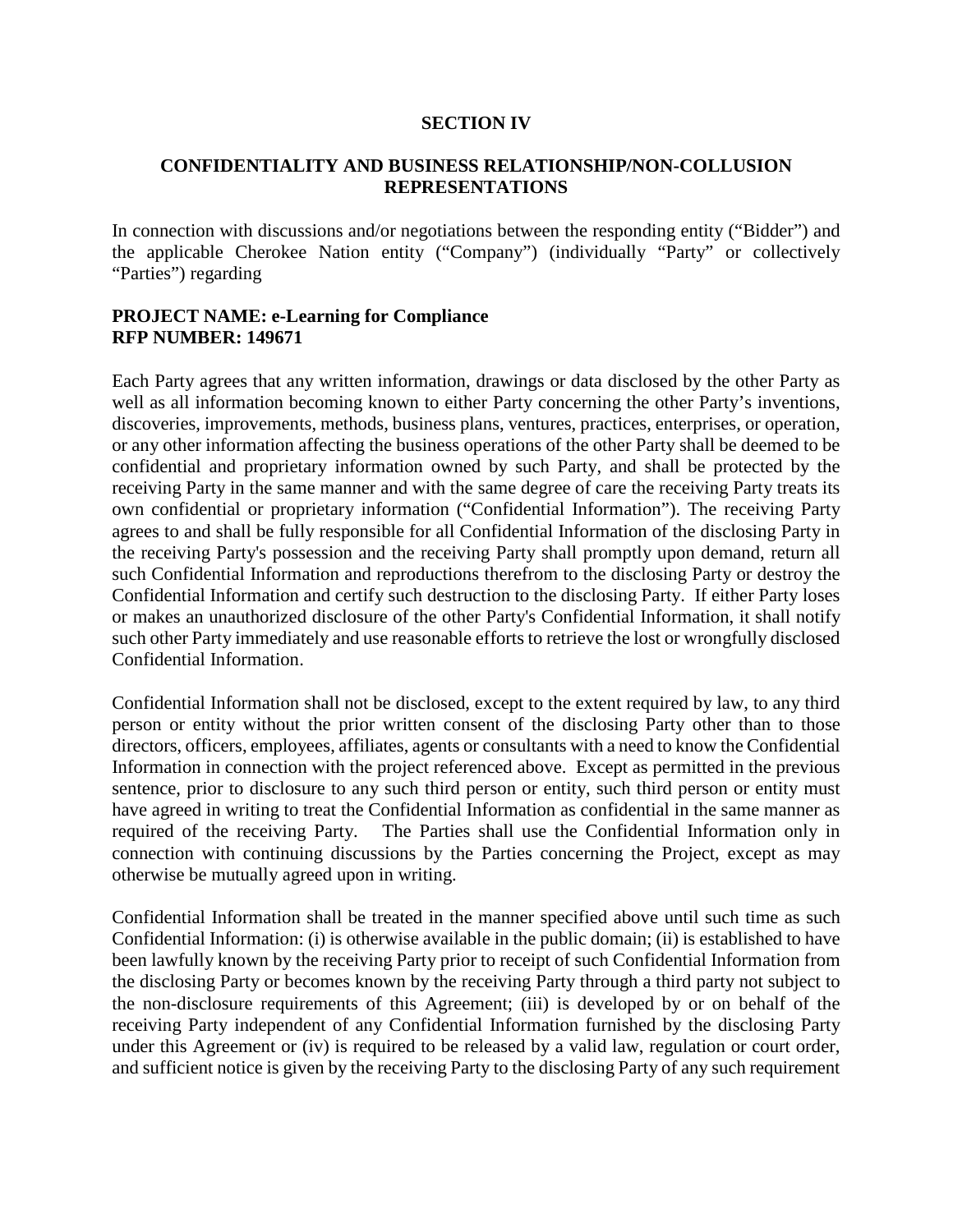or request to permit the disclosing Party to seek an appropriate protective order or exemption from such requirement or request.

The receiving Party acknowledges that in the event of an unauthorized disclosure, the damages incurred by the disclosing Party may be difficult if not impossible to ascertain, and that the Disclosing Party may seek injunctive relief as well as monetary damages from the receiving Party. Neither the disclosure of Confidential Information, nor the ongoing discussions and correspondence between the receiving Party and the disclosing Party, shall constitute or imply a commitment or binding obligation between the parties or their respective affiliated companies. Neither Party shall be: (a) responsible or liable for any business decisions made or inferences drawn by the other Party in reliance on this Agreement or in reliance on actions taken or disclosures made pursuant to this Agreement; or (b) liable to or through the other Party for amounts representing loss of profits, loss of business, or special, indirect, consequential, or punitive damages.

This Agreement shall be binding upon Company with regard to the Project as if executed by Company and shall become effective upon signature by Bidder ("Effective Date"). The Agreement shall continue in force until terminated by either Party, notice is provided by Company that Bidder was not the winning bidder, or until superseded by a subsequent non-disclosure or definitive agreement containing confidentiality provisions. The obligations of the parties shall survive and continue beyond the expiration or termination of the Agreement for a period of two (2) years with regard to Confidential Information.

NOTWITHSTANDING ANYTHING IN THIS AGREEMENT TO THE CONTRARY OR PRESENTED IN THE BID PROPOSAL DOCUMENTATION, NEITHER PARTY MAKES ANY REPRESENTATIONS OR WARRANTIES OF ANY NATURE WHATSOEVER WITH RESPECT TO ANY INFORMATION DISCLOSED, INCLUDING, WITHOUT LIMITATION, ANY WARRANTIES OF MERCHANTABILITY OR FITNESS FOR A PARTICULAR PURPOSE OR AGAINST INFRINGEMENT.

The Parties acknowledge that this Agreement does not restrict the ability either to engage in their respective businesses, nor does it limit either Party's use or application of any information or knowledge acquired independently of the other without a breach of this Agreement in the course of such Party's business.

The Parties agree that this document may be electronically signed and that signatures appearing on this document are the same as handwritten signatures for the purposes of validity, enforceability, and admissibility.

| SIGNED: |  |
|---------|--|
| TITLE:  |  |
| DATE:   |  |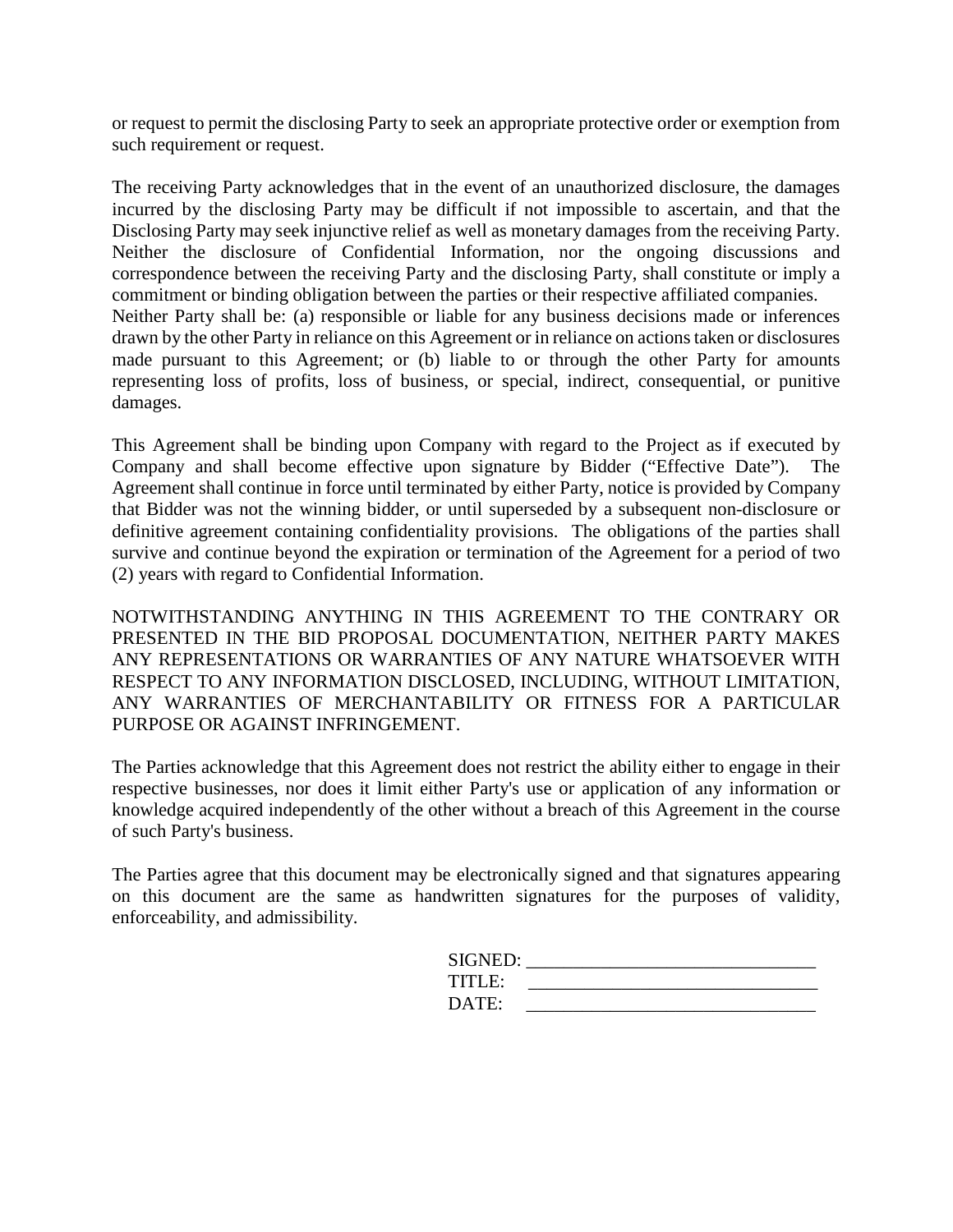# **CONFIDENTIALITY AND BUSINESS RELATIONSHIP/NON-COLLUSION REPRESENTATIONS**

\_\_\_\_\_\_\_\_\_\_\_\_\_\_\_\_\_\_\_\_\_\_\_\_\_\_\_\_\_\_\_\_\_\_\_\_\_\_\_\_\_\_\_, on behalf of \_\_\_\_\_\_\_\_\_\_\_\_\_\_\_\_\_\_\_\_\_\_\_ (Bidder name) represents and warrants that the nature of any partnership, joint venture, or other business relationship presently in effect or which existed within one (1) year prior to the date of this statement with Company or other party to the services provided under the Agreement is as follows:

\_\_\_\_\_\_\_\_\_\_\_\_\_\_\_\_\_\_\_\_\_\_\_\_\_\_\_\_\_\_\_\_\_\_\_\_\_\_\_\_\_\_\_\_\_\_\_\_\_\_\_\_\_\_\_\_\_\_\_\_\_\_\_\_\_\_\_\_\_\_\_\_\_\_\_\_\_\_ \_\_\_\_\_\_\_\_\_\_\_\_\_\_\_\_\_\_\_\_\_\_\_\_\_\_\_\_\_\_\_\_\_\_\_\_\_\_\_\_\_\_\_\_\_\_\_\_\_\_\_\_\_\_\_\_\_\_\_\_\_\_\_\_\_\_\_\_\_\_\_\_\_\_\_\_\_\_

 $\blacksquare$ , on behalf of  $\blacksquare$ 

(Bidder name) represents and warrants that any such business relationship presently in effect or which existed within one (1) year prior to the date of this statement between any officer or director of Consultant and any officer, director, manager or member of the Board of Directors of Company or other party to the project is as follows:

\_\_\_\_\_\_\_\_\_\_\_\_\_\_\_\_\_\_\_\_\_\_\_\_\_\_\_\_\_\_\_\_\_\_\_\_\_\_\_\_\_\_\_\_\_\_\_\_\_\_\_\_\_\_\_\_\_\_\_\_\_\_\_\_\_\_\_\_\_\_\_\_\_\_\_\_\_\_ \_\_\_\_\_\_\_\_\_\_\_\_\_\_\_\_\_\_\_\_\_\_\_\_\_\_\_\_\_\_\_\_\_\_\_\_\_\_\_\_\_\_\_\_\_\_\_\_\_\_\_\_\_\_\_\_\_\_\_\_\_\_\_\_\_\_\_\_\_\_\_\_\_\_\_\_\_\_

 $\Box$ , on behalf of  $\Box$ 

(Bidder name) represents and warrants that the names of all persons having any such business relationships and the positions they hold with their respective companies or firms are as follows:

\_\_\_\_\_\_\_\_\_\_\_\_\_\_\_\_\_\_\_\_\_\_\_\_\_\_\_\_\_\_\_\_\_\_\_\_\_\_\_\_\_\_\_\_\_\_\_\_\_\_\_\_\_\_\_\_\_\_\_\_\_\_\_\_\_\_\_\_\_\_\_\_\_\_\_\_\_\_

\_\_\_\_\_\_\_\_\_\_\_\_\_\_\_\_\_\_\_\_\_\_\_\_\_\_\_\_\_\_\_\_\_\_\_\_\_\_\_\_\_\_\_, on behalf of \_\_\_\_\_\_\_\_\_\_\_\_\_\_\_\_\_\_\_\_\_\_\_

\_\_\_\_\_\_\_\_\_\_\_\_\_\_\_\_\_\_\_\_\_\_\_\_\_\_\_\_\_\_\_\_\_\_\_\_\_\_\_\_\_\_\_\_\_\_\_\_\_\_\_\_\_\_\_\_\_\_\_\_\_\_\_\_\_\_\_\_\_\_\_\_\_\_\_\_\_\_

(Bidder name) represents and warrants that any family/relative relationships present between any officer, director or agent of Bidder and any officer, director, manager or member of the Board of Directors of Company other party to the Agreement is as follows:

\_\_\_\_\_\_\_\_\_\_\_\_\_\_\_\_\_\_\_\_\_\_\_\_\_\_\_\_\_\_\_\_\_\_\_\_\_\_\_\_\_\_\_\_\_\_\_\_\_\_\_\_\_\_\_\_\_\_\_\_\_\_\_\_\_\_\_\_\_\_\_\_\_\_\_\_\_\_ \_\_\_\_\_\_\_\_\_\_\_\_\_\_\_\_\_\_\_\_\_\_\_\_\_\_\_\_\_\_\_\_\_\_\_\_\_\_\_\_\_\_\_\_\_\_\_\_\_\_\_\_\_\_\_\_\_\_\_\_\_\_\_\_\_\_\_\_\_\_\_\_\_\_\_\_\_\_

\_\_\_\_\_\_\_\_\_\_\_\_\_\_\_\_\_\_\_\_\_\_\_\_\_\_\_\_\_\_\_\_\_\_\_\_\_\_\_\_\_\_\_, on behalf of \_\_\_\_\_\_\_\_\_\_\_\_\_\_\_\_\_\_\_\_\_\_\_

(Bidder name) represents and warrants states that the names of all persons having any such family/relative relationships and the positions they hold with their respective companies or firms are as follows:

\_\_\_\_\_\_\_\_\_\_\_\_\_\_\_\_\_\_\_\_\_\_\_\_\_\_\_\_\_\_\_\_\_\_\_\_\_\_\_\_\_\_\_\_\_\_\_\_\_\_\_\_\_\_\_\_\_\_\_\_\_\_\_\_\_\_\_\_\_\_\_\_\_\_\_\_\_\_ \_\_\_\_\_\_\_\_\_\_\_\_\_\_\_\_\_\_\_\_\_\_\_\_\_\_\_\_\_\_\_\_\_\_\_\_\_\_\_\_\_\_\_\_\_\_\_\_\_\_\_\_\_\_\_\_\_\_\_\_\_\_\_\_\_\_\_\_\_\_\_\_\_\_\_\_\_\_

If none of the business relationships hereinabove mentioned exist, Representative should so state below

\_\_\_\_\_\_\_\_\_\_\_\_\_\_\_\_\_\_\_\_\_\_\_\_\_\_\_\_\_\_\_\_\_\_\_\_\_\_\_\_\_\_\_\_\_\_\_\_\_\_\_\_\_\_\_\_\_\_\_\_\_\_\_\_\_\_\_\_\_\_\_\_\_\_\_\_\_\_ \_\_\_\_\_\_\_\_\_\_\_\_\_\_\_\_\_\_\_\_\_\_\_\_\_\_\_\_\_\_\_\_\_\_\_\_\_\_\_\_\_\_\_\_\_\_\_\_\_\_\_\_\_\_\_\_\_\_\_\_\_\_\_\_\_\_\_\_\_\_\_\_\_\_\_\_\_\_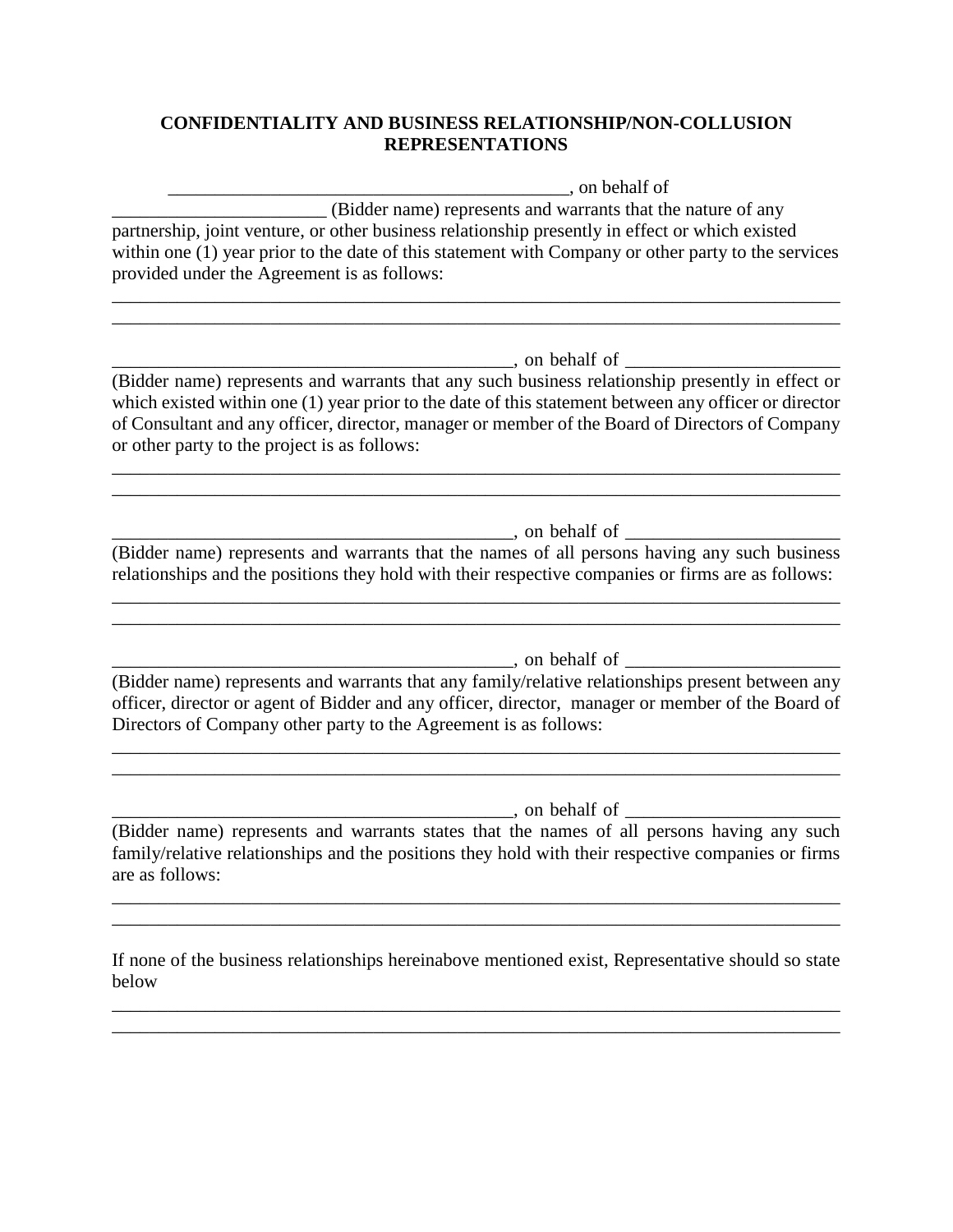| SIGNED: |  |
|---------|--|
| TITLE:  |  |
| DATE:   |  |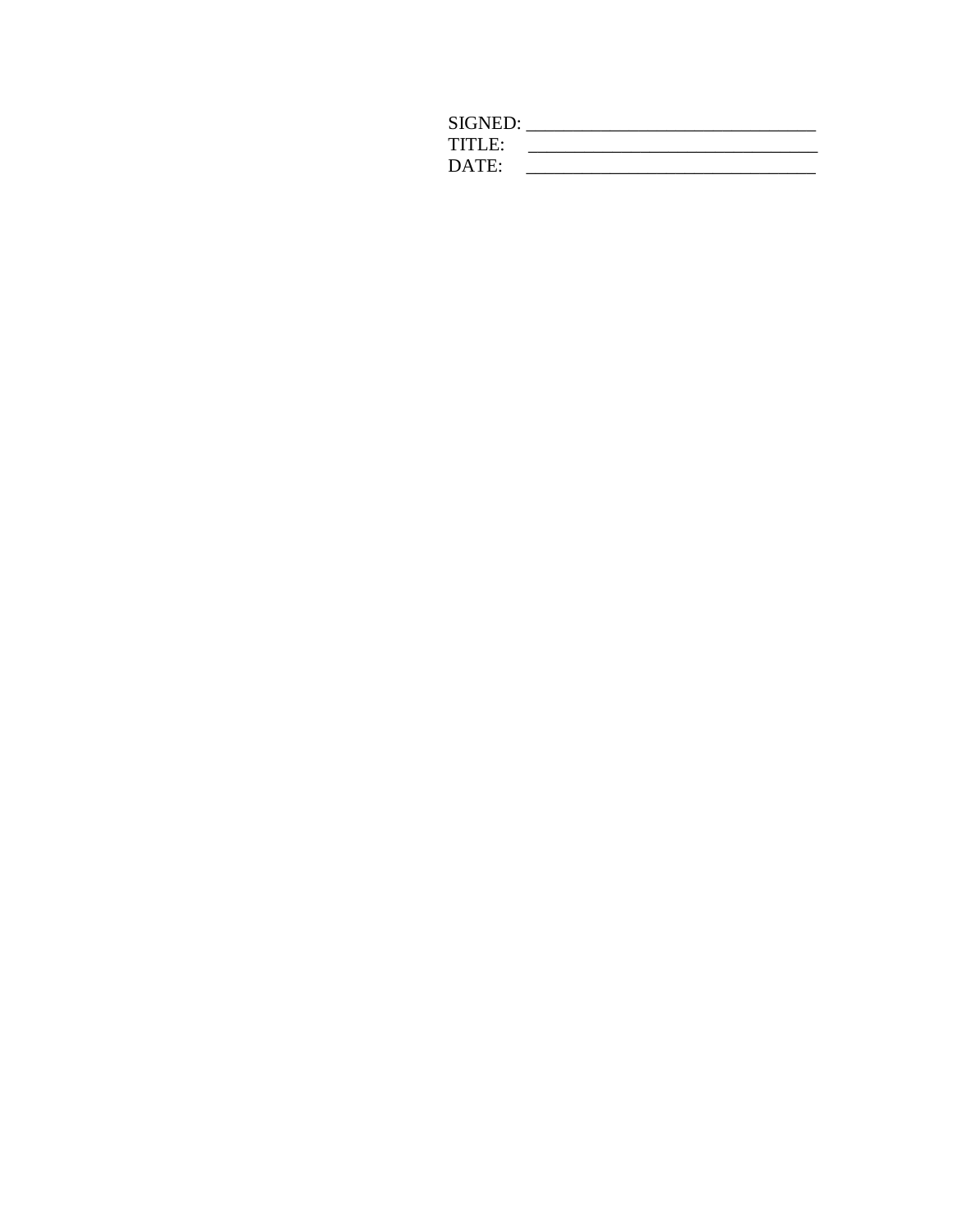### **CONFIDENTIALITY AND BUSINESS RELATIONSHIP/NON-COLLUSION REPRESENTATIONS**

 $\Box$ , on behalf of  $\Box$ 

(Bidder name) represents and warrants that (s)he is the agent authorized by the bidder to submit the attached bid. Representative further states that the bidder has not been a party to any collusion among bidders in restraint of freedom of competition by agreement to bid at a fixed price or to refrain from bidding; or with any employee of Company or any affiliate or wholly-owned entity of Company as to quantity, quality or price in the prospective definitive Agreement, or any other terms of said prospective definitive Agreement; or in any discussions between bidders and any official of Company or any affiliate or wholly-owned entity of Company concerning exchange of money or other thing of value for special consideration in the letting of a definitive Agreement.

| SIGNED: |  |
|---------|--|
| TITLE:  |  |
| DATE:   |  |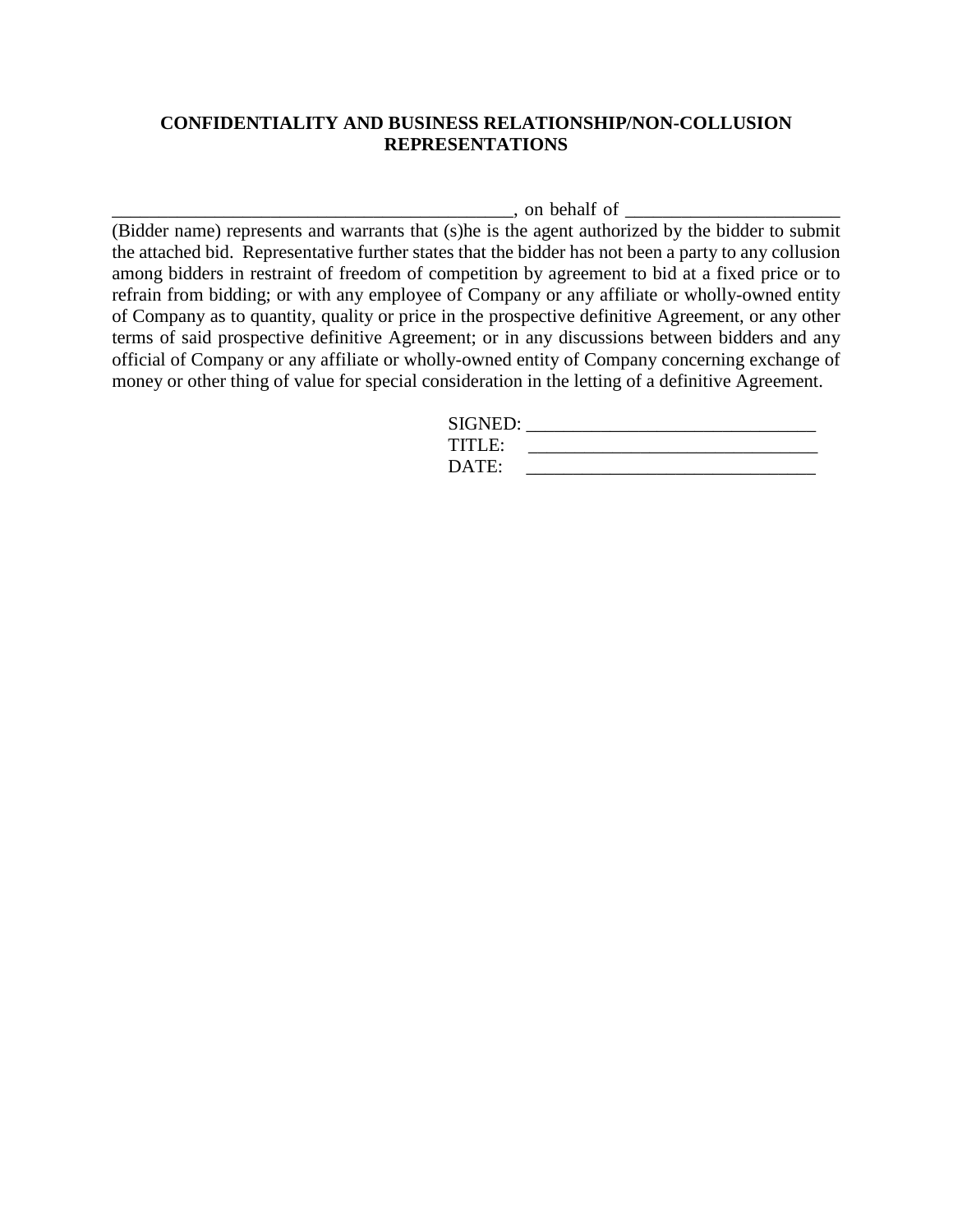### **SECTION V**

### **BOND AND INSURANCE REQUIREMENTS**

**Minimum Insurance for Bidding:** Bidder shall provide with its bid, certificates of insurance on an ACORD 25 or 25S form evidencing all available coverages, however, to be considered an acceptable bid the following minimum coverages and limits and any additional insurance requirements specified in the Statement of Work must be evidence on the submitted certificates of insurance. The limits set forth below are minimum limits. Additional limits or policies may be required per the terms and conditions of the Contract Agreement.

(A) Worker's Compensation insurance complying with the laws of the State or States having jurisdiction over each employee, whether or not Contractor is required by such laws to maintain such insurance, and Employer's Liability with limits of \$500,000 each accident, \$500,000 disease each employee, and \$500,000 disease policy limit.

(B) Commercial or Comprehensive General Liability insurance on an occurrence form with a combined single limit of \$1,000,000 each occurrence, and annual aggregates of \$2,000,000, for bodily injury and property damage, including coverage for blanket contractual liability, broad form property damage, personal injury liability, independent contractors, products/completed operations, and when applicable the explosion, collapse and underground exclusion will be deleted.

(C) Automobile Liability insurance with a combined single limit of \$1,000,000 each occurrence for bodily injury and property damage to include coverage for all owned, nonowned, and hired vehicles. In each of the above described policies, Contractor agrees to waive and will require its insurers to waive any rights of subrogation or recovery they may have against Company its parent, subsidiary, or affiliated companies.

(D) Pollution Liability insurance in the amount of \$1,000,000 each incident and annual aggregate of \$2,000,000 (only applicable for bidding if required per the Statement of Work). Upon award of the bid Company may require this coverage per the Contract Agreement if such coverage is merited per the scope of the Work to be performed and the minimum limits quoted may be adjusted accordingly.

(E) Professional Liability insurance with limits of not less than \$2,000,000 for each claim and an annual aggregate of not less than \$2,000,000 (only applicable for bidding if required per the Statement of Work). Upon award of the bid Company may require this coverage per the applicable Contract Agreement or Service Agreement if such coverage is merited per the scope of the Work to be performed. The limits for professional liability insurance may be adjusted depending on complexity and size of the project and the scope of services to be provided. Any adjustments to these limits will be identified in the applicable terms and conditions of the Contract Agreement or Service Agreement.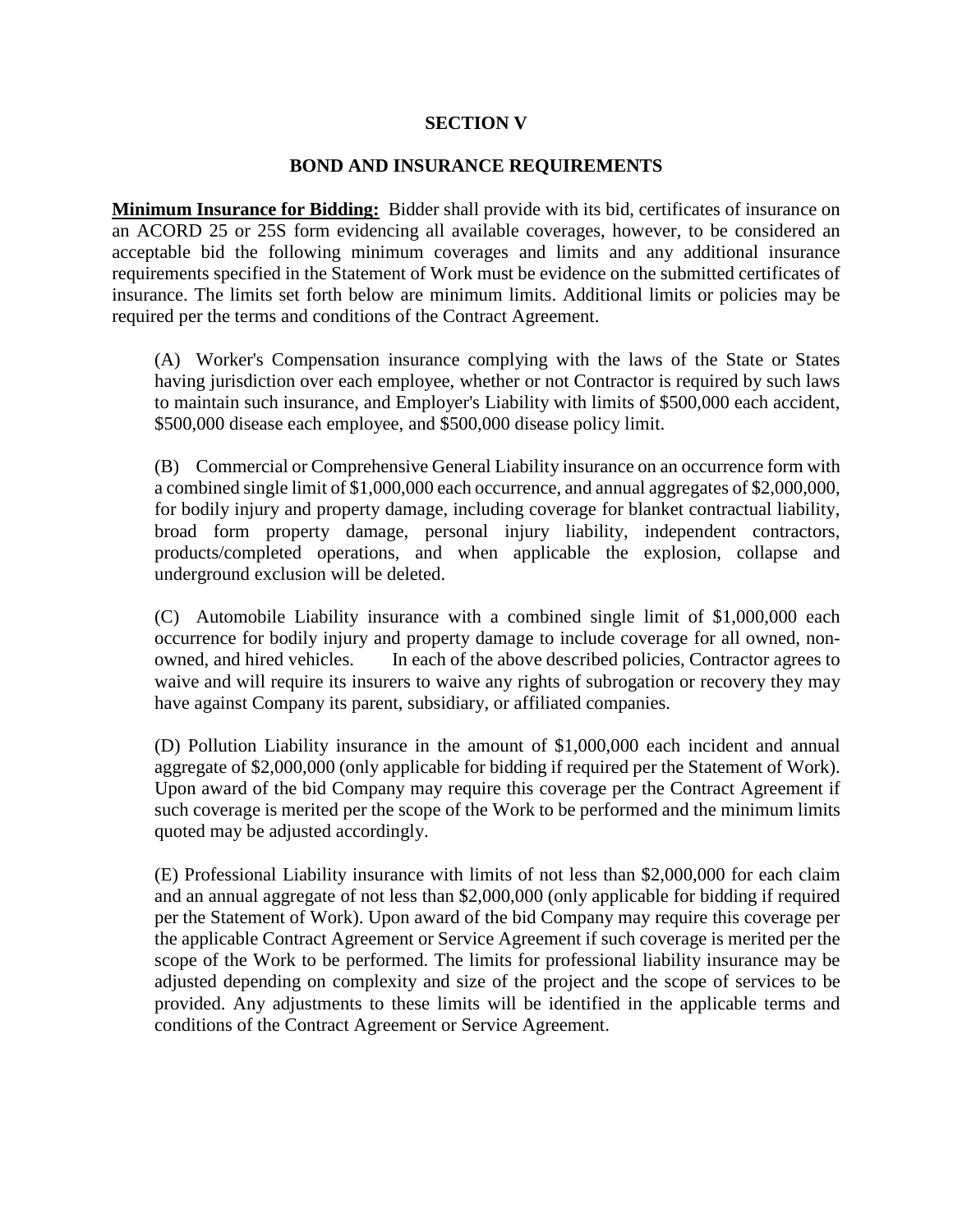# **Additional Insurance Requirements upon Award of Bid:**

- (A) At a minimum the following will be required for Commercial or Comprehensive General Liability and Automobile Liability policies (Company may identify additional policies that are subject to this requirement and such additional policies and requirements will be made a part of the terms and conditions of the Contract Agreement):
	- Company its parent, subsidiary and affiliated companies will be named as additional insured.
	- The policies shall include the following "other insurance" amendment: "This insurance is primary insurance with respect to Company its parent, subsidiary and affiliated companies, and any other insurance maintained by Company its parent, subsidiary or affiliated companies is excess and not contributory with this insurance."

Waiver of Subrogation: In each of the policies required per the Contract Agreement, bidder agrees to waive and will require its insurers to waive any rights of subrogation or recovery they may have against Company, its parent, subsidiary, or affiliated companies.

At least five (5) days prior to the commencement of the Work, Contractor shall deliver to Company certificates of insurance on an ACORD 25 or 25S form evidencing the existence of the insurance coverage required per the Contract Agreement. In the event coverage is denied or reimbursement of a properly presented claim is disputed by the carrier for insurance provided in subsections (A) through (E) above, Contractor shall, upon written request, provide Company with a certified copy of the involved insurance policy or policies within ten (10) business days of receipt of such request.

# **Bid Bond and Performance, Payment and Maintenance Bonds:**

- (A) Bid Bond. If required per the Statement of Work, a Bid Bond may be required as proof of the bidder's ability to bond the Work. If awarded the Work, Performance, Payment and Maintenance Bonds may be required as indicated below.
- (B) Performance and Payment Bond. If required per the Statement of Work or Contract Agreement, the successful bidder shall obtain and provide to Company a Payment and Performance bond covering discharge of the successful bidder's obligations. This insurance guarantee shall represent one hundred percent (100%) of the total contract award (including any and all subsequent additions and deletions to the contract award due to changes in the scope of the work). Said bond shall be issued in a form acceptable to Company covering the obligations of the successful bidder under the Contract Agreement. Company may, at its election, terminate the Contract Agreement if the required bond is not obtained within such time as Company will deem reasonable (in no event later than commencement of the Work). This insurance guarantee shall remain in full force until final acceptance of successful bidder's work.